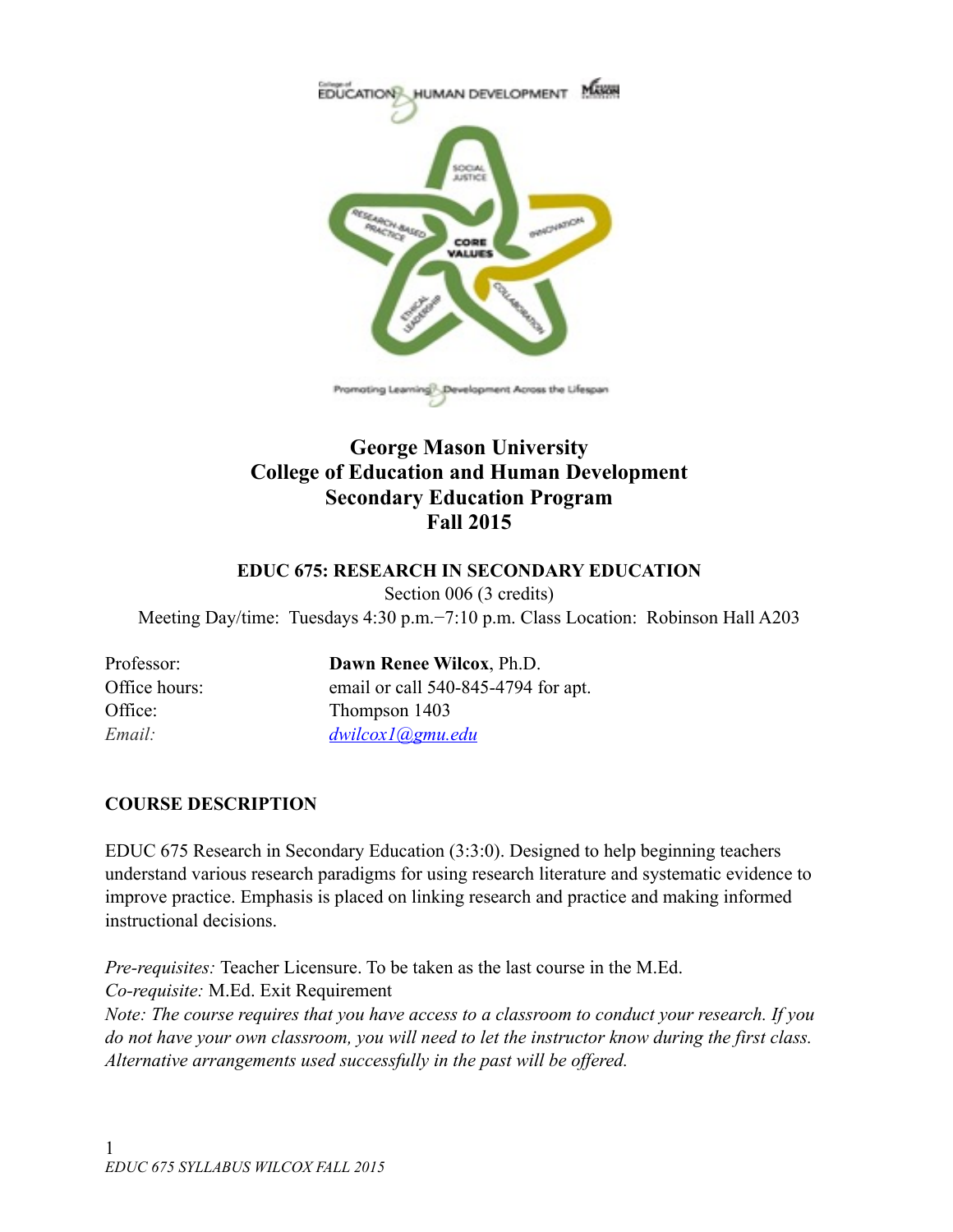*\*See J. Recko exemplar under spring 2015 exemplars for study completed by a student without a classroom as an idea.* 

# **COURSE LEARNING OUTCOMES**

This course is designed to enable students to:

- 1. demonstrate an understanding of the process and components used in teacher research by conducting and assessing a chosen scholarly inquiry situated in their classroom and its impact on students' learning;
- 2. craft a research design which makes explicit links between theory and practice;
- 3. examine ethical considerations when conducting teacher research; conduct teacher research which includes: research question(s), research proposal; review of related literature, methods, data collection/analysis, findings, discussion of impact on students, teacher, and education field; and abstract;
- 4. participate in "critical collaborative inquiries" to gain multiple perspectives in interpreting research and for validation and peer review of research;
- 5. demonstrate integration of national and state standards for content and pedagogy as related to the research question by reflecting on their own teaching practice and its impact on students' learning respective to students' discipline;
- 6. demonstrate skills and applications of visual and digital literacies in teacher research project and teacher research impact collaborative presentation.

# **RELATIONSHIP TO PROFESSIONAL STANDARDS**

Students will demonstrate an understanding and application of subject area standards aligned with the *National Content Standards* and identified by their Specialized Professional Association (SPA); and an understanding and application of teaching and learning standards as outlined by *INTASC.* National Content Standards for respective discipline: NCSS, NCTE, NCTM, NSTA

 National Council for the Social Studies <http://www.ncss.org/> National Council of Teachers of English <http://www.ncte.org/> National Council of Teachers of Mathematics<http://www.nctm.org/> National Science Teachers Association<http://www.nsta.org/>

<http://books.nap.edu/readingroom/books/nses/>

[INTASC: Interstate New Teacher Assistance and Support Consortium](http://www.ccsso.org/content/pdfs/corestrd.pdf) <http://www.ccsso.org/content/pdfs/corestrd.pdf>

Virginia State Standards

- [Virginia Department of Education http://www.pen.k12.va.us/](http://www.pen.k12.va.us/)
- State of Virginia, SOL Resources [http://www.pen.k12.va.us/VDOE/Instruction/sol.html](http://www.pen.k12.va.us/vdoe/instruction/sol.html)
- State of Virginia Standards of Learning Test Information [http://www.pen.k12.va.us/VDOE/src/SOLassessments.shtml](http://www.pen.k12.va.us/vdoe/src/solassessments.shtml)

# **NATURE OF COURSE DELIVERY**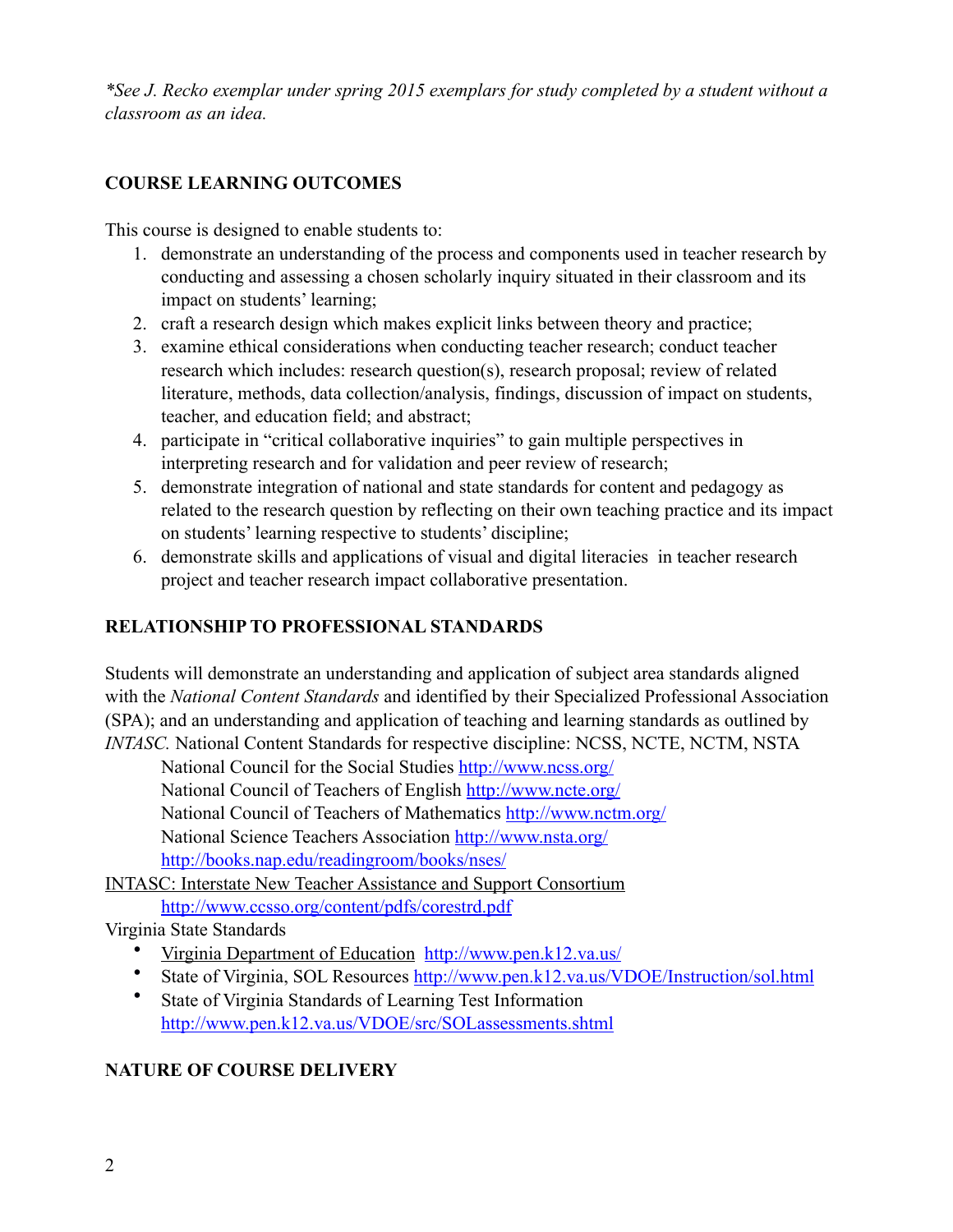The major purpose of this course is for you to learn how to design and conduct a teacher research project and apply it in your classroom in order to improve your teaching and students' learning. The course is designed to promote a professional teaching and learning community with peer review critical friend support. Throughout the course, you are completing a step informally that you will later insert into your final paper. As you build your project with a commitment to each step in the process, it comes together. The course will be taught through a variety of activities to support the development of your teacher research projects involving: whole class and small group discussions, group, pair and group work, online work, and through dialogue and reflections of/in practice. Individual consultations are also built into class time.

## **REQUIRED READINGS**

- Hosteler, A. L., Hawley, T., Crowe, A. R., Smith, E., Janosko, A., Koppes, L., Sprague, T., Ahlers, L., & Loudin, A., Self-study of practice as a framework to promote growth in the student teaching experience. *Studying Teacher Education, 9,* 187-200.
- Samaras, A. P. (2011). *Self-study teacher research: Improving your practice through collaborative inquiry.* Thousand Oaks, CA: Sage. [located on Bb under req. readings] Online resources available at: <http://www.sagepub.com/samaras/>
- Samaras, A. P., & Roberts, L. (2011). Flying solo: Teachers take charge of their learning through self-study research. *Learning Forward, Journal of Staff Development, 32*(5), 42-45. [located on Bb under req. readings]

## *GMU Alumni Teacher Research Exemplars:*

Mautz, M. (2014). *Promoting motivation in the classroom through goal-setting.* Paper submitted to the Secondary Education Program, Graduate School of Education, George Mason University, Virginia, in partial fulfillment of the requirements for the degree of master of education.

Mayden, K. H. (2014). *Making classroom conversation count: Improving participation in discussion to enhance learning.* Paper submitted to the Secondary Education Program, Graduate School of Education, George Mason University, Virginia, in partial fulfillment of the requirements for the degree of master of education.

Payden, J. (2014). *Using journal writing to develop students' mathematical communication skills.* Paper submitted to the Secondary Education Program, Graduate School of Education, George Mason University, Virginia, in partial fulfillment of the requirements for the degree of master of education.

Saxena, B. (2014). *Using discourse strategies to develop critical and creative thinking in science.* Paper submitted to the Secondary Education Program, Graduate School of Education, George Mason University, Virginia, in partial fulfillment of the requirements for the degree of master of education.

Sprague, L. (2014). *Management & madness: Discovering the balance between effective management and classroom morale.* Paper submitted to the Secondary Education Program,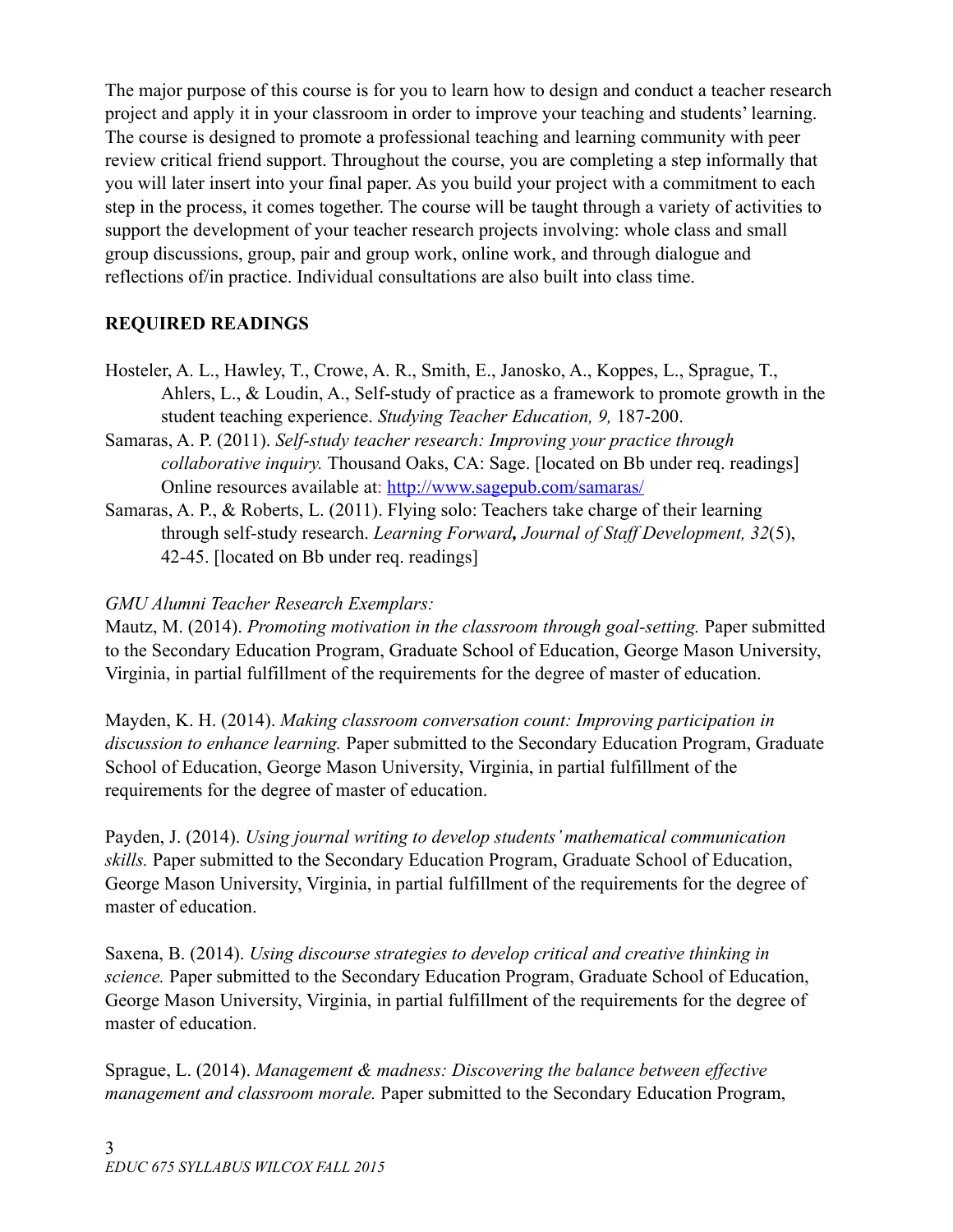Graduate School of Education, George Mason University, Virginia, in partial fulfillment of the requirements for the degree of master of education.

Walsh, L. (2014). *Differentiation in an honors mathematics classroom: How to help each student individually reach their potential.* Paper submitted to the Secondary Education Program, Graduate School of Education, George Mason University, Virginia, in partial fulfillment of the requirements for the degree of master of education.

## **ONLINE RESOURCES**

\*Please also visit the web links for online resources posted on Bb. Also see:

*Networks: An online journal for teacher research*  <http://journals.library.wisc.edu/index.php/networks/index>

*Studying Teacher Education: A journal of self-study of teacher education practices:* http:// www.tandf.co.uk/journals/titles/17425964.asp

Self-Study of Teacher Education Practices Special Interest Group<http://aera.net/sstepsig109>

Biennual International Conference on the Self-Study of Teacher Education Practices [see "Conference History" and scroll down to "Conference Proceedings" where you will have access to pdf of papers from proceedings]

<http://www.castleconference.com/conference-history.html>

# **RESEARCH RESOURCES**

**Survey and Questionnaire Development**  See:<http://writing.colostate.edu/guides/guide.cfm?guideid=68>

See: file titled "Questionnaire.Johnson" in Data Collection Tools Folder in Bb

Fowler, F. J. (2013). *Survey research methods.* Los Angeles, CA: Sage. [http://www.amazon.com/Survey-Research-Methods-Applied-Social/dp/1452259003](http://www.amazon.com/survey-research-methods-applied-social/dp/1452259003)

## **Data Analysis**

- Bogdan, R. C., & Biklen, S. K. (2007). *Qualitative research for education: An introduction to theory and methods*. Boston, MA: Allyn & Bacon.
- Czaja, R., & Blair, J. (1996). *Designing surveys: A guide to decisions and procedures.* Thousand Oaks, CA: Pine Forge Press.

Patton, M. Q. (2015). *Qualitative evaluation and research methods.* Los Angeles: Sage.

- Rovessi, C., & Carroll, D. J. (2002). *Statistics made simple for school leaders.* Lanham, MD: Scarecrow Press.
- Salkind, N. (2000). *Statistics for people who think they hate statistics.* Thousand Oaks, CA: Sage.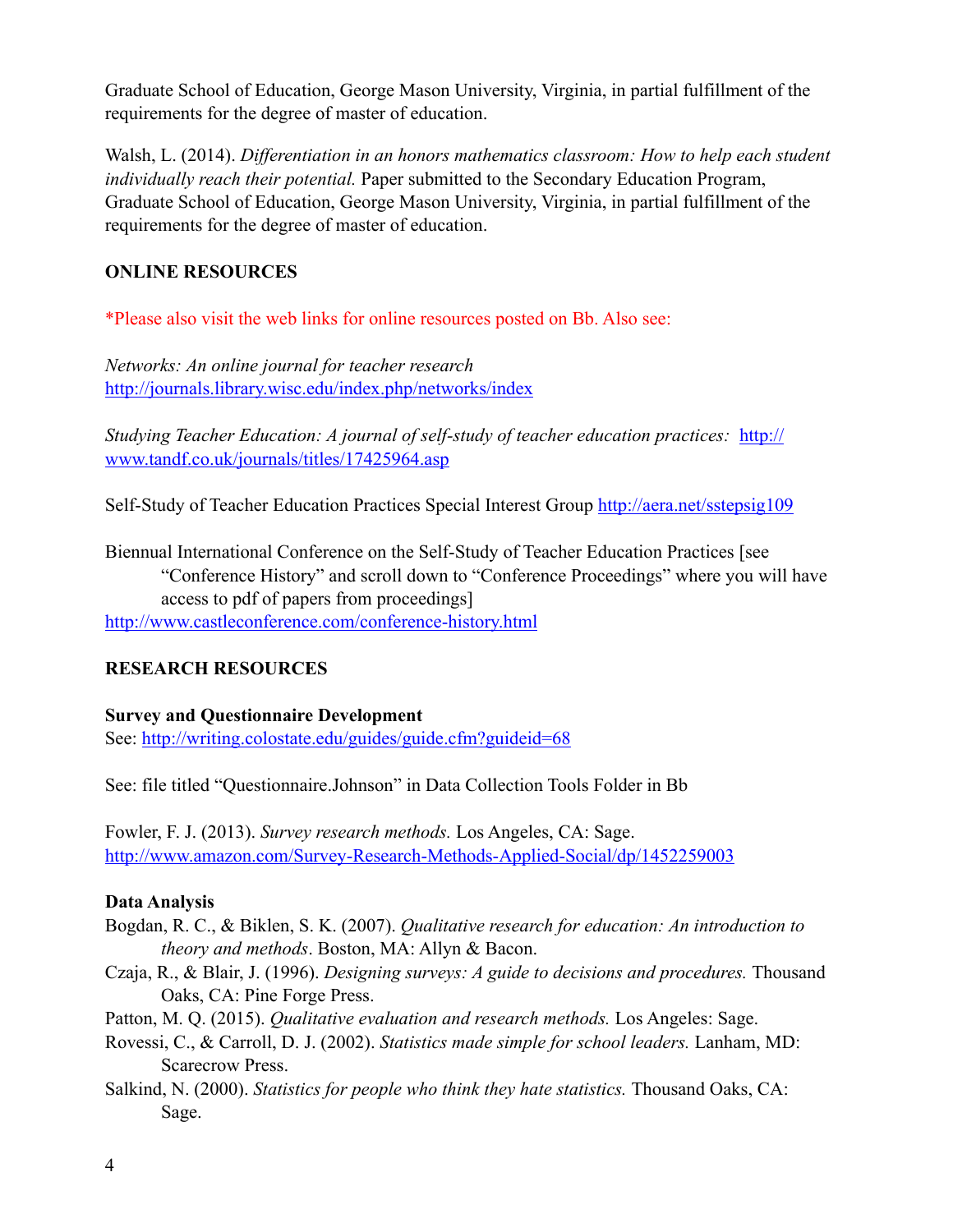Saldaña, J. (2013). *The coding manual for qualitative researchers.* Thousand Oaks, CA: Sage.

## **Research and Writing**

- American Psychological Association (2009*). Publication Manual of the American Psychological Association*. American Psychological Association: Washington, DC.
- Booth, W. C., Colomb, G. G., & Williams, J. M. (1995). *The craft of research*. Chicago, IL: The University of Chicago.
- Dahl, K. K. (1992). *Teacher as writer: Entering the professional conversation*. Urbana, IL: NCTE.

*Data Collecting Tools:* Go to Google docs, then spreadsheets to create survey. Also Survey Monkey<http://www.surveymonkey.com/home.asp>

## *National Reports and Test Reporting Centers*

[The Nation's Report Card/National Assessment of Educational Progress http://nces.ed.gov/](http://nces.ed.gov/nationsreportcard/) nationsreportcard/

National Center for Educational Statistics<http://nces.ed.gov/help/sitemap.asp>

TIMSS and PIRLS [The International Math and Science Study](http://www.timss.org/) and International Literacy Study <http://www.timss.org/>

[Best Evidence/School Reform Reports/School Models. Johns Hopkins University http://](http://www.bestevidence.org/index.htm) www.bestevidence.org/index.htm

# **Teacher Research**

Falk, B., & Blumenreich, M. (2005). *The power of questions: A guide to teacher and student research.* Portsmouth, NH: Heinemann.

- Goodnough, K. (2001). Teacher development through action research. *Action in teacher education,23* (1), 37-46. Access through GMU, Library, e-journal.
- Greely, K. (2000). *Why fly that way?: Living community and academic achievement.* NY: Teachers College.
- Hubbard, R. S., & Power, B. (1999). *Living the questions: A guide for teacher-researchers.*  Portland, ME: Stenhouse.

Kagan, D. M. (1993). *Laura and Jim and what they taught me about the gap between educational theory and practice.* NY. State University of New York Press.

Lassonde, C. A., Galman, S., & Kosnik, C. (Eds.), (2009). *Self-study research methodologies for teacher educators.* Rotterdam, The Netherlands: Sense.

- Leedy, P. D., and Ormrod, J. E. (2001). *Practical research: Planning and design.* Upper Saddle River, NJ: Merrill.
- MacLean, M.S. & Mohr, M. (1999). *Teacher-researchers at work*. National Writing Project, Berkeley, CA.
- Meskin, T., Singh, L., & van der Walt, T. (2014). Putting the self in the hot seat: Enacting reflexivity through dramatic strategies. *Educational Research for Social Change (ERSC), 3(*2), 5-20. (Bb)

Retrieved from http://ersc.nmmu.ac.za/view\_edition.php?v=3&n=2#

Samaras, A. P., Adams-Legge, M., Breslin, D., Mittapalli, K., Magaha O'Looney, J., & Wilcox, D. R. (2007). Building a plane while flying it: Reflections of teaching and learning self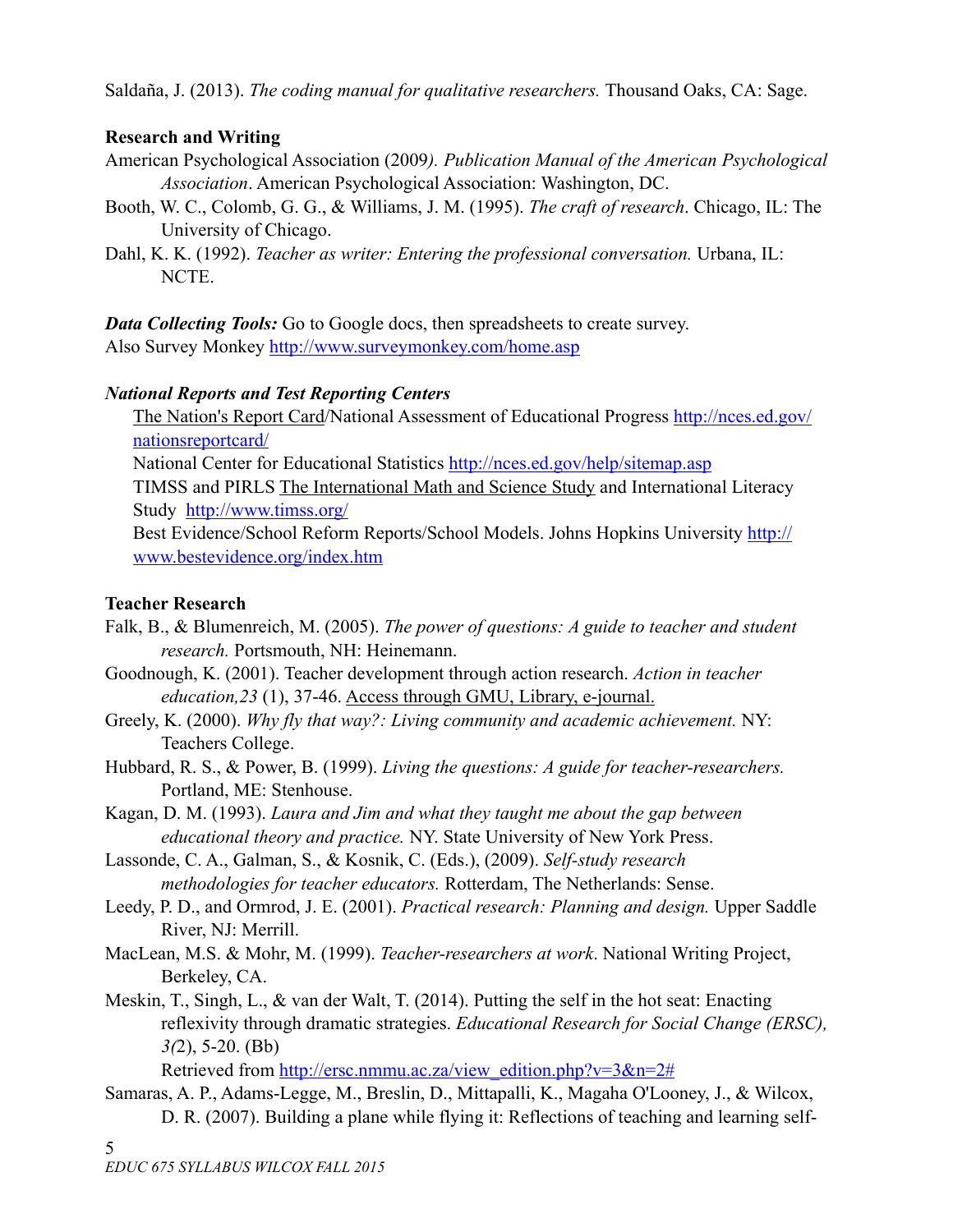study. *Reflective Practice, 8*(4), 467-481.

- Samaras, A. P., & Sell, C. (2013). Please write: Using critical friend letters in teacher research. *Teacher Education Quarterly, 40* (4), 93-109.
- Samaras, A. P., & Freese, A. R. (2006). *Self-study of teaching practices primer.* New York, NY: Peter Lang.
- Samaras, A. P., Freese, A. R., Kosnik, C., & Beck, C. (Eds.) (2008). *Learning communities in practice.* The Netherlands: Springer Press.
- Seidman, I. (1998). *Interviewing as qualitative research: A guide for researchers in education and the social sciences.* New York: Teachers College Press.
- Thomas, R. M. (2005). *Teachers doing research: An introductory guidebook.* Boston: Pearson/Allyn & Bacon.
- Wilcox, D. R., & Samaras, A. P. (2009). Examining our Career Switcher teachers' first year of teaching: Implications for alternative teacher education program design. *Teacher Education Quarterly, 36* (4), 173-191.
- Zenkov, K. & Harmon, J. (2009). Picturing a writing process: Using photovoice to learn how to teach writing to urban youth. *Journal of Adolescent and Adult Literacy, 52*(7), 575-584*.*

#### **COURSE REQUIREMENTS:**

- 1. Attendance, Class and Online Participation and Peer Review (10%) 10 pts
- 2. Research Draft Components Posted on Class Discussion Thread (30%) 5 pts each
- 3. Teacher Research Project and Presentation (60%) 60 pts

#### 1. **Attendance and Participation (10 pts)**

Attendance and participation at all classes, for the entire class period is a course expectation and absence will affect your grade. Arriving late twice equals one absence. Successful completion of this course requires attendance at all Face-to-Face classes and active participation in the online critical friend work. Being on time is also essential and lateness will affect your grade. Please notify instructor ahead of time if you will arrive late or if you must miss class. You are responsible in working with your Critical Friend Team (CFT) for missed material. Come to class prepared to contribute your critical reflections of readings.

#### **Assignments and Evaluation**

You are expected to complete all readings and participate in class and in online discussions with openness, consideration, and effort to "hear for" and "listen to" others as you also seek to be understood. Each assignment helps you build your final paper. Since this is a professional development course (post licensure), high quality work (i.e., "A" work) is expected on all assignments and in class participation. All written assignments are to be submitted as a file and submitted electronically under the respective Class Discussion Thread on Bb for the day that it notes POST. Title each assignment with your last name and the name of the project/assignment, e.g., Smith.ResProp.09.08.15. Use Times Roman 12 pt. font, double-spaced for all assignments.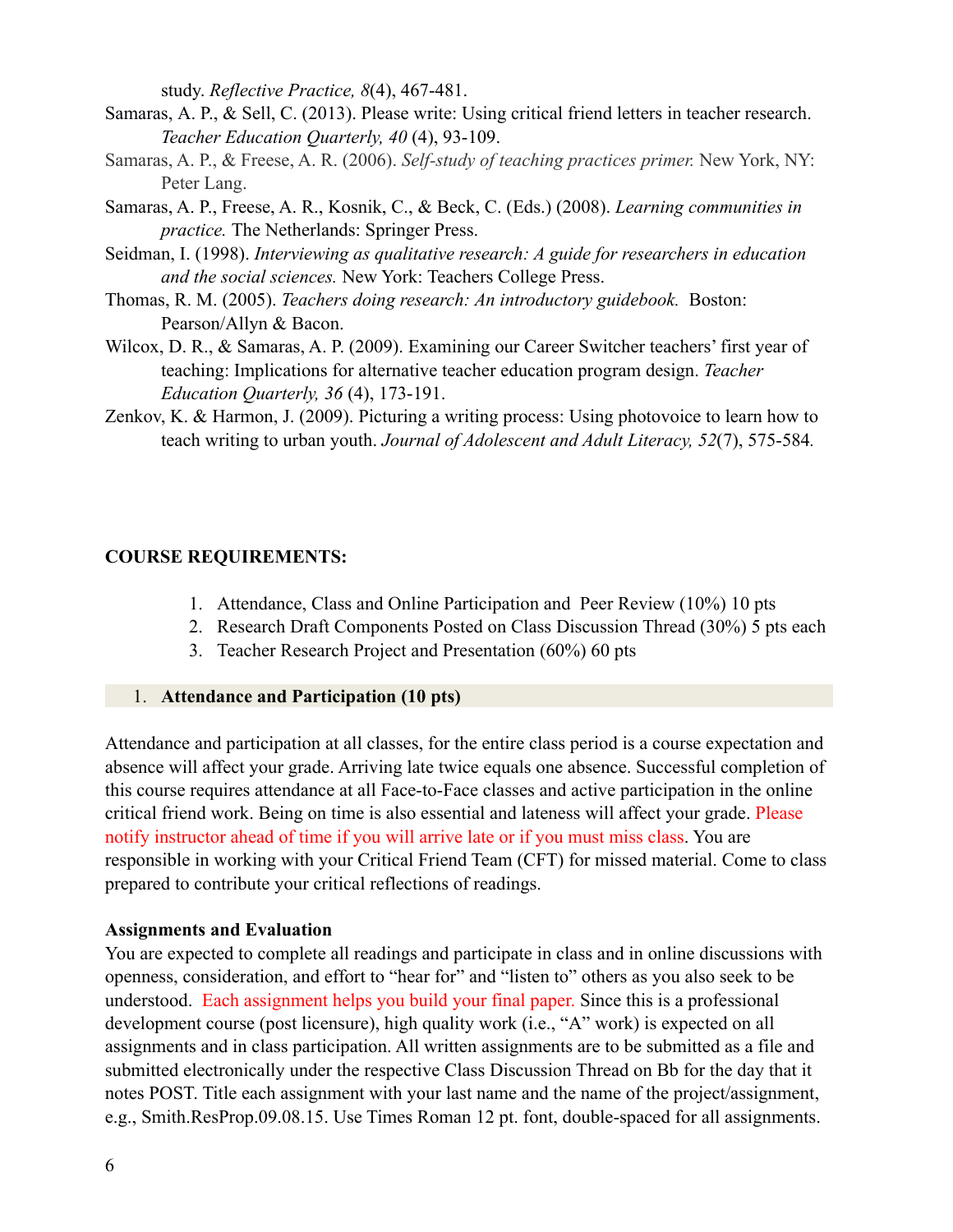For full consideration, all assignments are due and posted *electronically* on Bb prior to the beginning of class on the day and time they are due, unless otherwise announced.

**Visit the Discussion Thread to check updates each week:** I post comments to you on the discussion thread but I individually email you your grade. Please check Bb for the comments.

## **Highly Recommended (not required) Weekly Researcher Log:**

See exemplars with logs. It is highly recommended that you keep a researcher log of progress of your teacher research project each week and include it in the appendix of your final report. See Self-Study Research Project Timeline Log in Chapter 2. Table 2.2, pp. 28-29). This is your tentative timeline and tool to self-regulate your progress and the research process.

## **Critical Friend Inquires as Peer Review**

Your in-class activities involve sharing weekly updates, brainstorming ideas as a teacher about the classroom dilemma you are researching, exchanging ideas for strategies and lessons, and sharing how you are integrating standards in meaningful ways. As part of your course participation, you will have the opportunity to collaborate with critical friends as you develop your teacher research project. Critical Friend Inquiries (CFI) are designed for peer review with support and to provide alternative perspectives on interpretation to increase the validity of your research. It is your responsibility to respond to at least one CF for Discussion Threads #2, 4, & 6. Please be sure that each member receives a peer review. This is part of your participation grade. Critical friends provide support as well as a feedback loop to improve your practice. It is *critical* to have friends in research but critical friends are *not critical* in their approach with each other (Samaras, 2011). Establish ground rules with "critical friends" and visit them often. Demonstrate positive professional dispositions. Professionals are responsible, ethical, and accountable.

*Make it a habit to write regularly and save your work in multiple places.*

# **2. Research Draft Components: Post on Class Discussion Thread (30 pts) 5 pts each**

\*Please note:

You will find descriptions of assignments located in our text with examples from GMU secondary education alumni but the text and exemplars are resources. Use the templates and guidelines below and presented in class. That is, the purpose of the readings are to support your work but I have modified the assignments over time.

Completing each component will help you develop your final paper. Use the final paper rubric to self-assess your progress for each component

- 1) Discussion Thread #1: Research Artifact & Memo (will help w/ intro) (5pts)
- 2) Discussion Thread #2: Research Question & Rationale with Peer Review (5pts)
- 3) Discussion Thread #3: Draft Literature Review (5 pts)
- 4) Discussion Thread #4: Description of the Method: Data Chart & Pedagogies w/ Peer Review (5 pts)
- 5) Discussion Thread #5: Draft 1 for peer review (5 pts)

7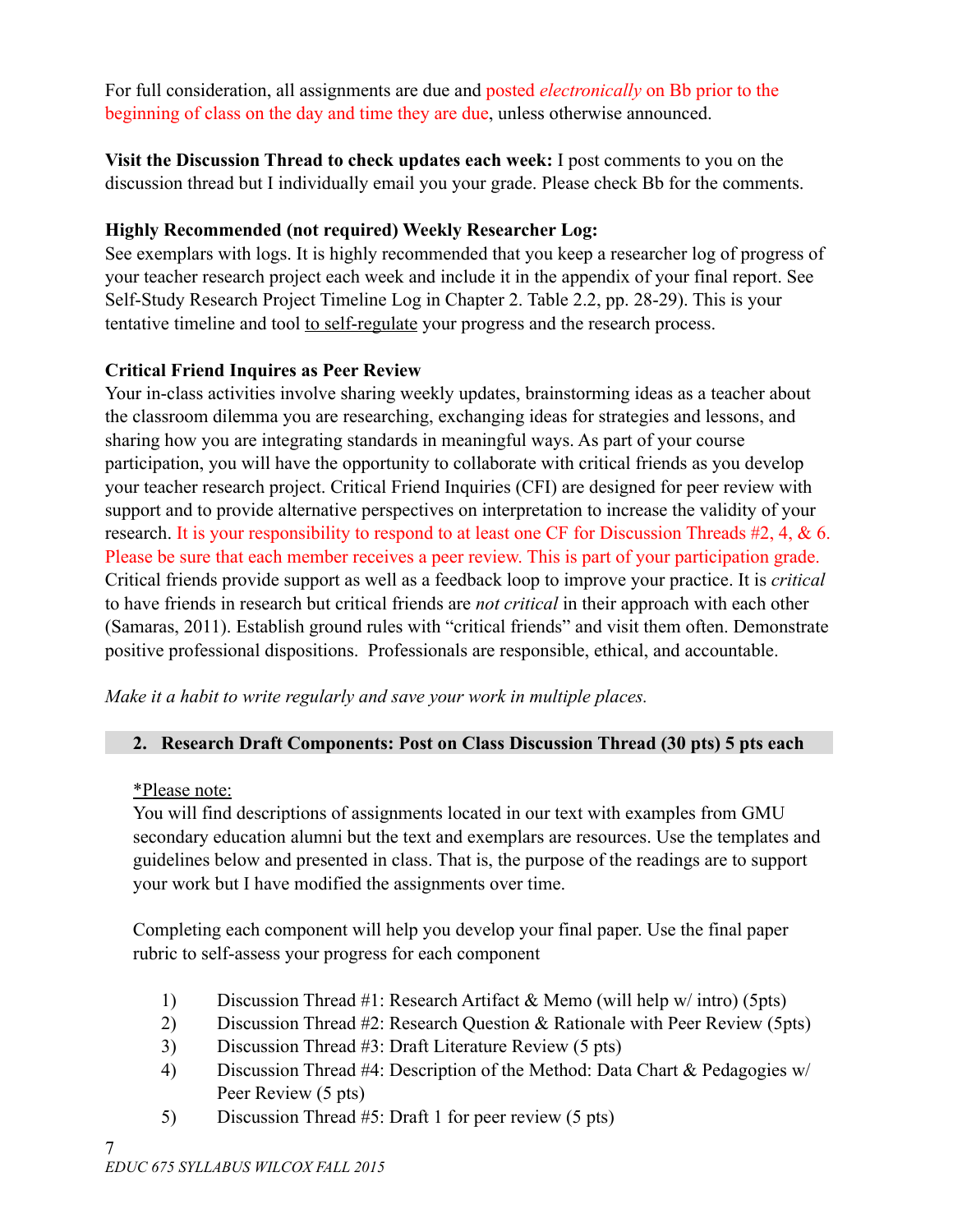- 6) Discussion Thread #6: Peer Review of Draft 1 (5 pts)
- 7) Discussion Thread #7: Draft 2 for Professor Formative Assessment only Includes your Results & Discussion Sections (0 points)
- 1) **Research Artifact & Memo:** Use prompts on pp. 105-106 in text.

*2)* **Research Question and Rationale with Peer Review:** Use pp. 114-116 in text *It must be love:* For your research paper, you should choose a research question that really matters to you. It should be something you're curious about and willing to spend time researching and learning about. To quote one of my former students, "If you aren't eager to spend several days curled up reading about your topic, then it's not love, and you need to ditch it and find another topic" (Roberts, GMU alumna, 2009). Begin to articulate why this question for you and why now. What is the outgrowth of this puzzlement? Write a research proposal. You may also elect to add a visual representation to your research proposal. The idea is for the visual to help you figure out your "thesis" and not to enter an art show. Approach this assignment from where you are and honor its incompleteness as part of the research process. Ask yourself does the proposal give you a solid framework to launch your project.

3) **Description of the Method: Data Chart & Pedagogies with Peer Review**  See required reading exemplars: Mautz p.13; Payden pp. 10-11; Walsh p. 17

### 4) **Draft Literature Review:** See pp. 127-134 in text.

Post a draft of your literature review on MyMason and begin to ask yourself:

- What does the literature review add to your understanding of your research topic?
- What common topics and themes have you found in the literature?
- What ideas for pedagogical strategies can you adapt from the literature?

Use the topics to design your conceptual framework or mapping of the "big ideas" and connections you find in the literature to your study Format is your choice, e.g. annotated bibliography, narrative to insert directly into final report

## **5) Draft 1 for Peer Review**

Post a draft of your teacher research report for professor and critical friend input.

## **6) Peer Review of Draft 1**

Critical friends use actual evaluation rubric to provide peer review along with tracking and comments on draft.

## **7) Draft 2 for Professor Formative Review**

### **Participation Rubric**

| Category | Exemplary | Accomplished       | Developing   | Undeveloped |
|----------|-----------|--------------------|--------------|-------------|
|          | $10$ pts. | <i><b>Ypts</b></i> | 8 <i>pts</i> | Below 8 pts |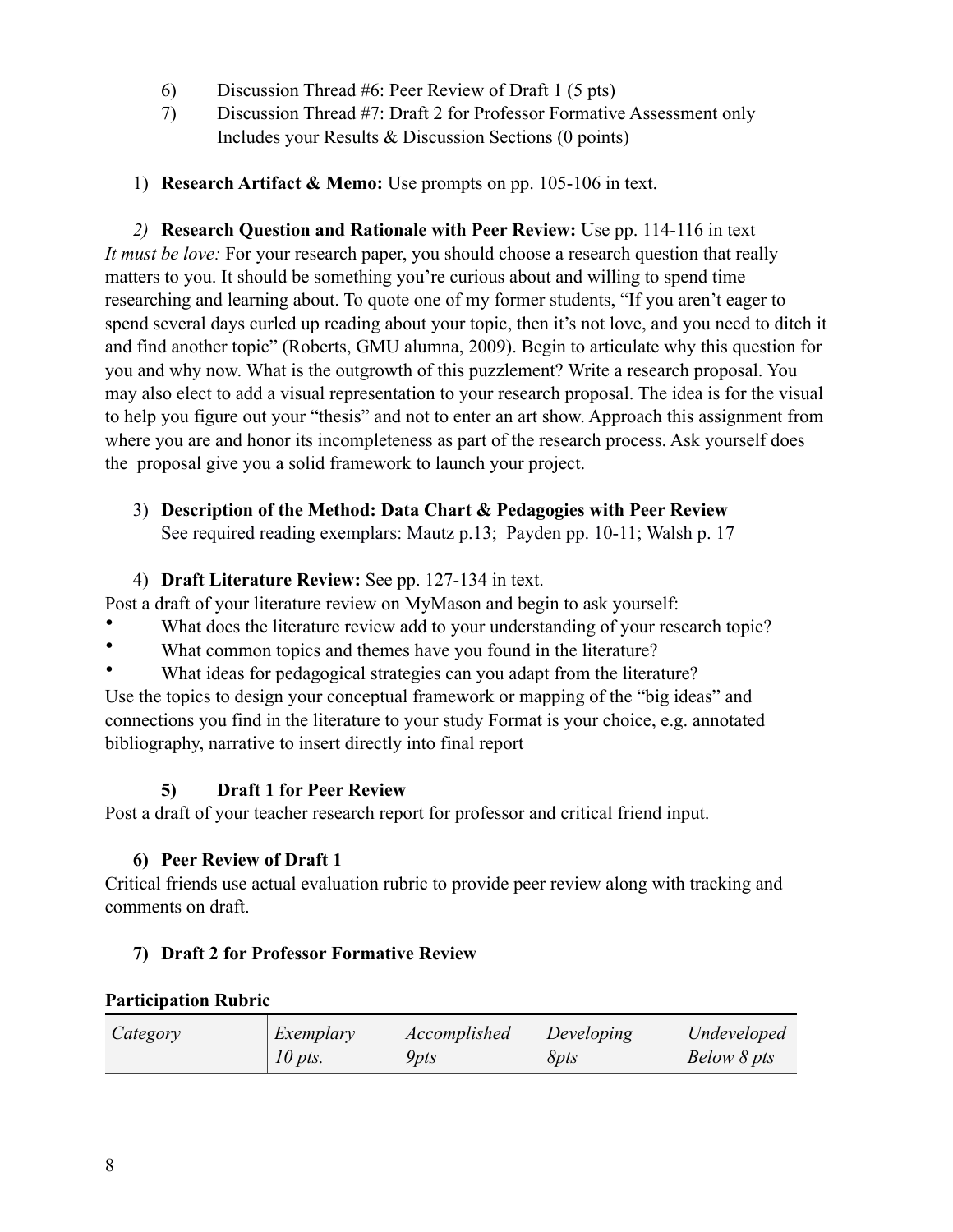| 5 pt. Assignments                | <b>Rubric Description for Discussion Threads #1-6</b>                                                                                                                                                                                                                                                                                                                                                                                                                                            |
|----------------------------------|--------------------------------------------------------------------------------------------------------------------------------------------------------------------------------------------------------------------------------------------------------------------------------------------------------------------------------------------------------------------------------------------------------------------------------------------------------------------------------------------------|
| $A+$<br>Exemplary<br>$5+$ points | Presents an exemplary narrative in the assignment to build her/his self-<br>study action research project with thoughtful and relevant detail.<br>Demonstrates a very high level of understanding and application from<br>assigned readings. Submission reflects outstanding participation in f-t-f<br>and online discussions and class activities and active listening and serious<br>feedback with peers. Submitted on time. Provides exemplary peer<br>response to assignment where relevant. |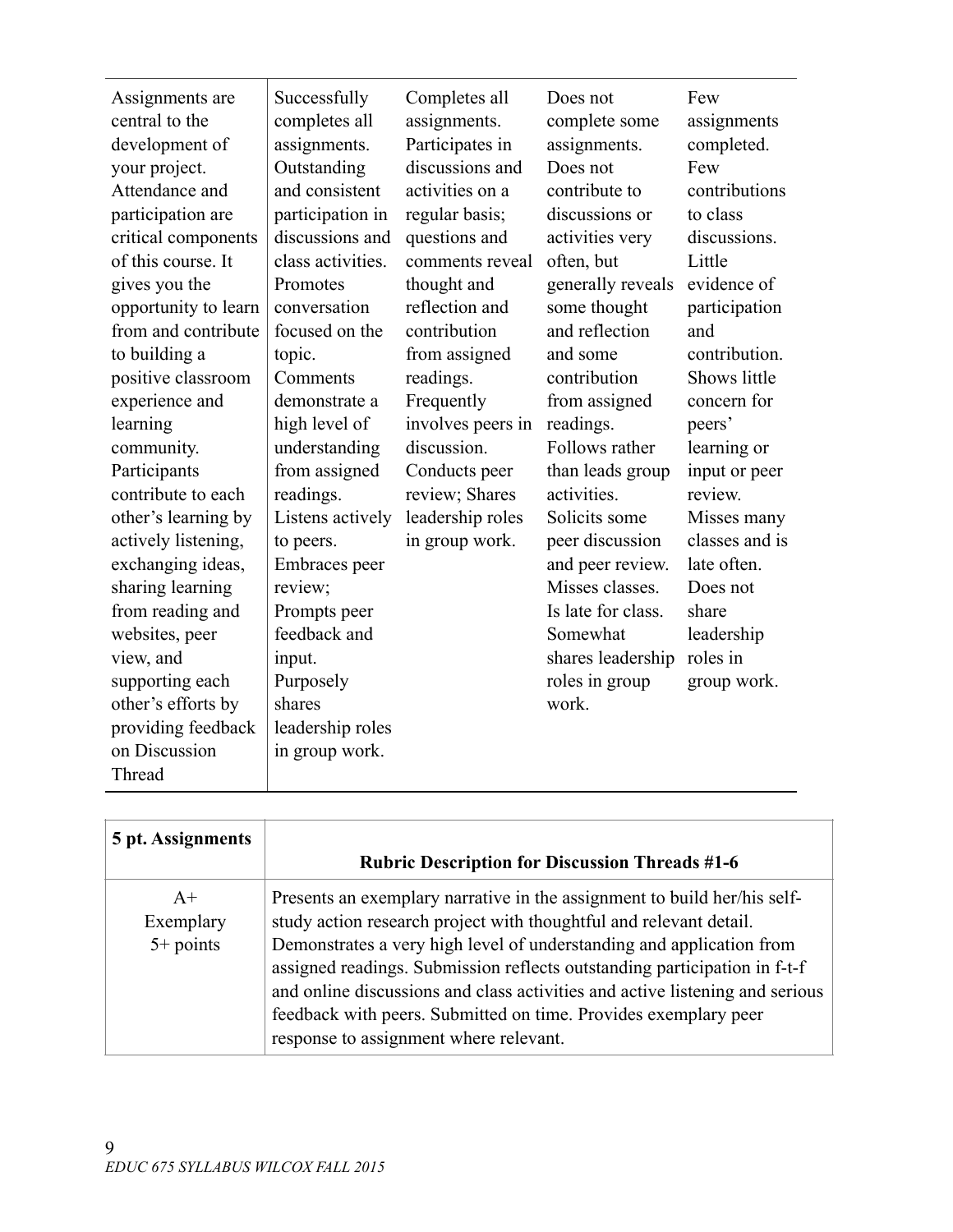| $\mathsf{A}$<br>Excellent<br>$5 - 4.7$ points        | Provides a very adequate narrative in the assignment to build her/his self-<br>study action research project with thoughtful and relevant detail which<br>demonstrates a high level of understanding and application from assigned<br>readings. Submission reflects excellent participation in f-t-f and online<br>discussions and class activities and active listening and a high level<br>feedback with peers. Submitted on time. Provides very adequate peer<br>response to assignment where relevant.               |
|------------------------------------------------------|--------------------------------------------------------------------------------------------------------------------------------------------------------------------------------------------------------------------------------------------------------------------------------------------------------------------------------------------------------------------------------------------------------------------------------------------------------------------------------------------------------------------------|
| $A-$<br>Approaching<br>Excellence<br>4.65-4.5 points | Provides an adequate narrative in the assignment to build her/his self-<br>study action research project with thoughtful and relevant detail which<br>demonstrates a good level of understanding and application from assigned<br>readings. Submission reflects good participation in f-t-f and online<br>discussions and class activities and active listening and serious feedback<br>with peers. Submitted on time. Provides adequate peer response to<br>assignment where relevant.                                  |
| $B+$<br>Developing<br>Less than 4.5<br>points        | Provides a fair narrative in the assignment to build her/his self-study<br>action research project with thoughtful and relevant detail which<br>demonstrates an average level of understanding and application from<br>assigned readings. Submission reflects average level of participation in f-<br>t-f and online discussions and class activities and active listening and<br>serious feedback with peers. Needs more work. Submitted late. Does not<br>provide adequate peer response to assignment where relevant. |

# **Grading Scale for Course**

| Grade        | <b>Standards</b>       | Grading     | <b>Grade Points</b> | <b>Graduate Courses</b>                                  |
|--------------|------------------------|-------------|---------------------|----------------------------------------------------------|
| $\mathbf{A}$ | Meets Standard         | $93 - 100$  | 4.00                | Satisfactory /<br>Passing                                |
| $A-$         | <b>Meets Standard</b>  | $90 - 92.9$ | 3.67                | Satisfactory /<br>Passing                                |
| $B+$         | Approaches<br>Standard | $88 - 89.9$ | 3.33                | Satisfactory /<br>Passing                                |
| B            | Approaches<br>Standard | $83 - 87.9$ | 3.00                | Satisfactory /<br>Passing                                |
| $B-$         | Approaches<br>Standard | $80 - 82.9$ | 2.67                | Please note that B-<br>is not a passing<br>course grade. |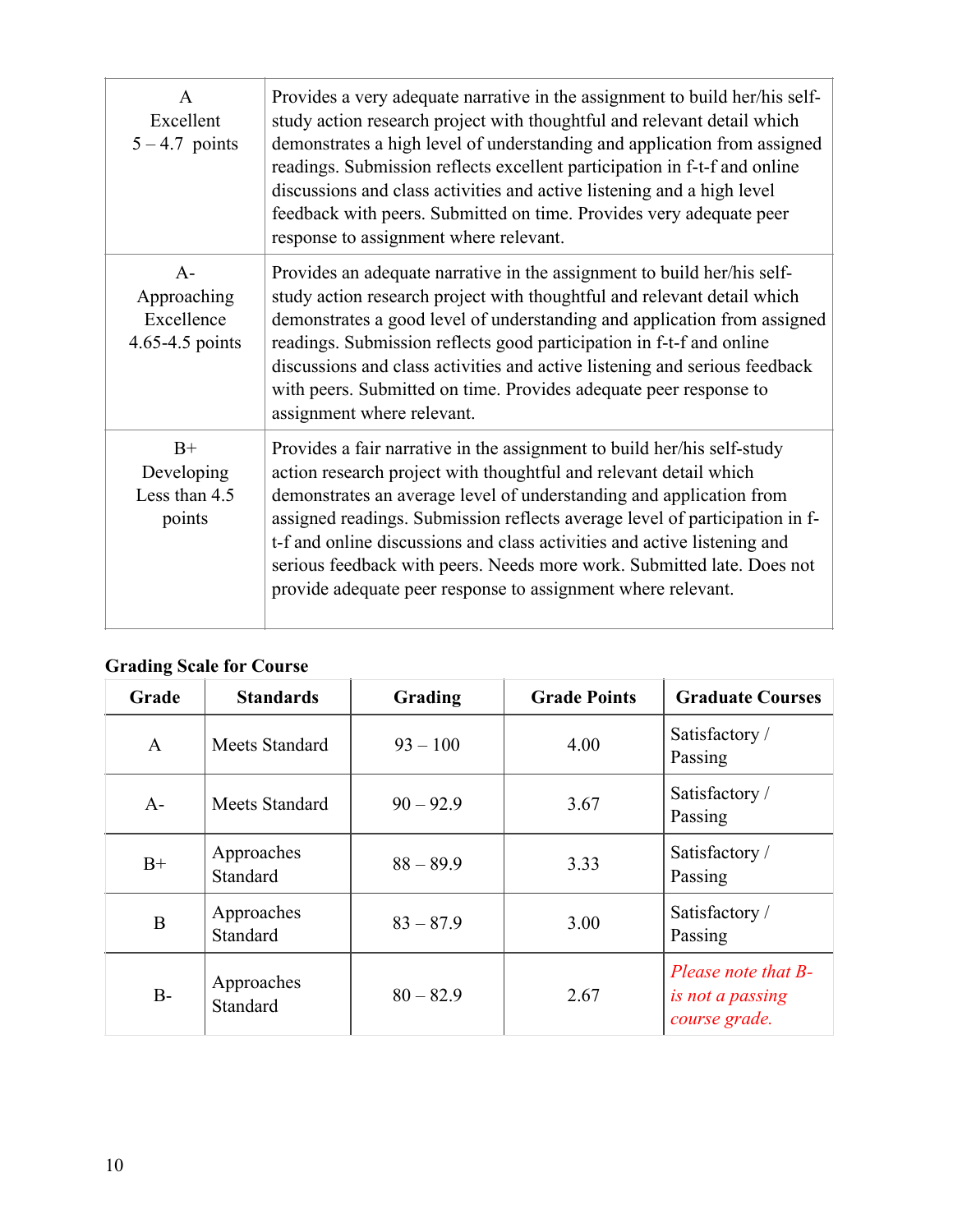### **3.Teacher Research Project Description and Assessment Rubric (60 points)**

(PBA for EDUC 675, "Research in Secondary Education")

All teacher research reports must adhere to APA format. Your project should be useful to you and your students. A written a report that includes the specific headings and subheading are posted on Bb under "Assignment Guidelines" "Research Project Headings Template" Look at the headings at the beginning of the semester so you can see where you are headed.

Please use this checklist for common errors before submitting your final paper:

- 1. Use Times Roman 12 pt. font, double-spaced throughout paper including between paragraphs.
- 2. Do not use right justification for formatting.
- 3. Do not use any identifying information of students, staff, school, or school system.
- 4. Cite all works properly. Need at least 10 references.
- 5. Spell out acronyms when you note them the first time. e.g., English Language Learners (ELL)
- 6. Include your data chart within the text of your paper.
- 7. Change everything to past tense, e.g., "I collected" instead of "I will collect."
- 8. Include an appendix electronically only.
- 9. Check that your abstract is written in third person and includes an implications sentence.
- **10.** Just clip report at the top; no report binders or plastic sleeves are necessary.

The points on Taskstream are 1-3. Your score will be converted into the Taskstream scoring once your final paper is posted.

## **Title and Abstract (2 points possible)**

Your title can be as creative as you like—take researcher/artistic license with this. In 125 to 150 words, what was your study about? What was your major finding? Consider the following questions as you draft your title and abstract:

- 1) Have you provided a single, articulate, concise paragraph of no more than 150 words?
- 2) Does you abstract concisely describe your purpose and the context, method, key findings, and significance of your research?

| <b>Grade/Points</b>                             | <b>Rubric Description</b>                                                                                                                                                     |
|-------------------------------------------------|-------------------------------------------------------------------------------------------------------------------------------------------------------------------------------|
| $A$ - to $A$<br>Exemplary<br>$1.8 - 2$ points   | Provides a concise (125-150 words) summary that reports factually on the<br>purpose of the study and the methods and procedures to be followed.                               |
| $B$ to $B+$<br>Proficient<br>$1.6 - 1.7$ points | Provides an identifiable summary (125-150 words) that addresses the<br>purpose of the study. Touches on methods and procedures to be followed,<br>but is not sharply focused. |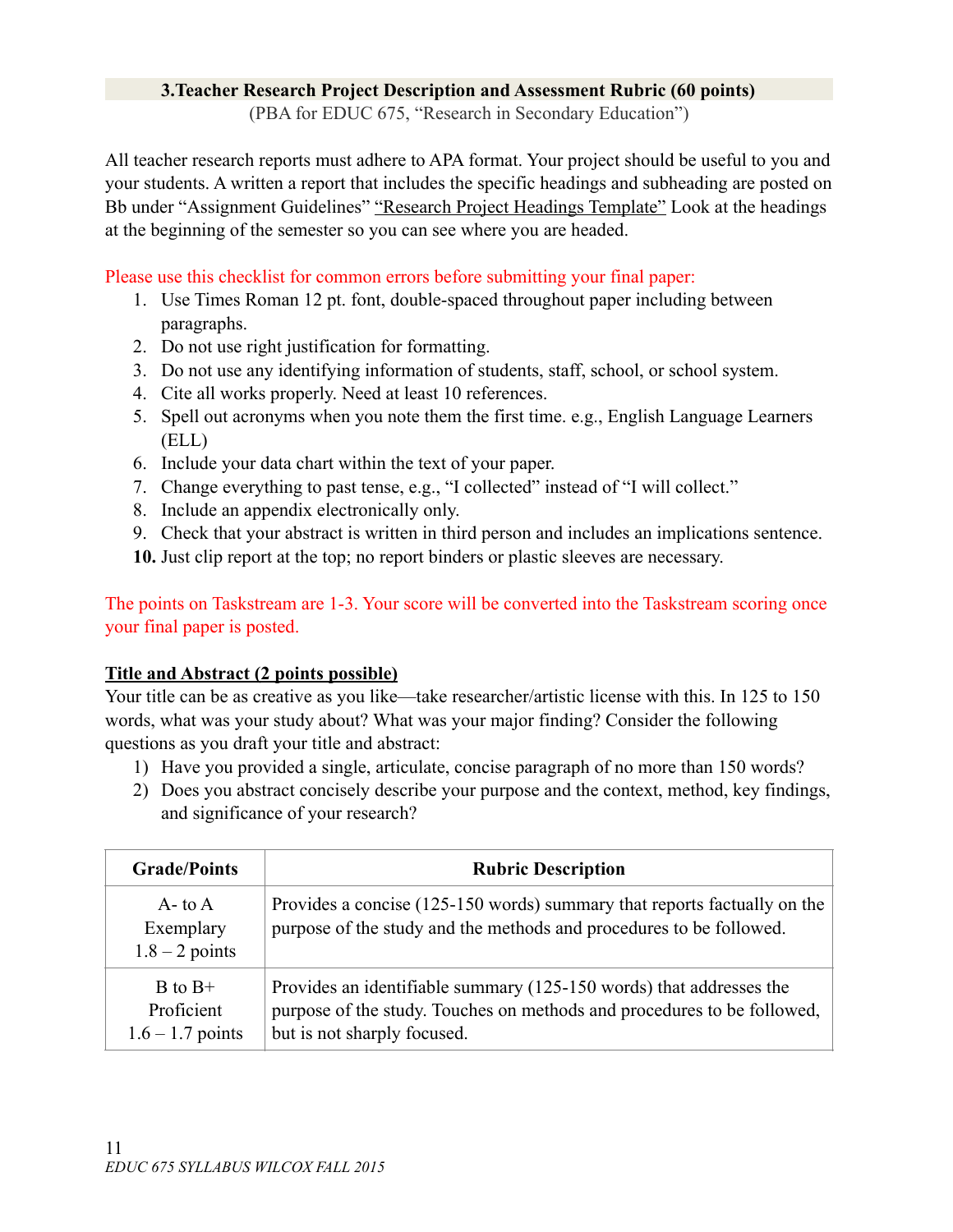| C<br>Approaching<br>Proficiency<br>$1.4 - 1.5$ points | Provides only general statements about the study. Information on methods<br>and procedures to be followed is sketchy or missing. Falls short of 125<br>words or greatly exceeds the 150-word limit. |
|-------------------------------------------------------|-----------------------------------------------------------------------------------------------------------------------------------------------------------------------------------------------------|
| F<br>Unsatisfactory<br>Less than 1.4<br>points        | Student work is so brief, incomplete, or off-topic that any reasonably<br>accurate assessment is impossible.                                                                                        |

### **Introduction, Rationale, Area of Focus, and Research Questions (5 points possible)**

Describe the setting, including the community, school, students, and other relevant information. What is the purpose of your study? What problem or issue are you addressing? Describe why the concerns are important to you and what your research might help you learn as a result of its conduct. What is its background and significance? How does it relate to your masters curriculum? What is (are) your research question(s)? Do you have a hypothesis? If so, what is it and how did you formulate it? Be sure that your research questions steer you toward a descriptive response. Consider the following questions as you draft your introduction, rationale, area of focus, and research questions:

- 1) Have you explained the outgrowth of your study?
- 2) Have you offered perspectives that shaped this question for you?
- 3) Have you situated the study in terms of explaining the outgrowth of this puzzlement in the context of your work? e.g., your students, classroom, school, district?
- 4) Have you clearly and concisely explained why this research is important? Have you addressed the broader educational and social significance of this research?
- 5) Have you clearly and concisely stated the research problem?
- 6) Have you clearly and concisely stated your main research question and any subquestions?

| <b>Grade/Points</b>                           | <b>Rubric Description</b>                                                                                                                                                                                                             |
|-----------------------------------------------|---------------------------------------------------------------------------------------------------------------------------------------------------------------------------------------------------------------------------------------|
| $A - t_0 A$                                   | Establishes a sound context/theoretical framework for the study and a                                                                                                                                                                 |
| Exemplary                                     | compelling rationale for its execution. Clearly and explicitly states the                                                                                                                                                             |
| $4.5 - 5$ points                              | research question and purpose of the study.                                                                                                                                                                                           |
| $B$ to $B+$<br>Proficient<br>$4 - 4.4$ points | Provides an adequate context/theoretical framework for the study and a<br>defensible rationale for its execution, though one or both may be weakly<br>developed. Explicitly states the research question and purpose of the<br>study. |
| C                                             | Provides minimal information on the context/theoretical framework for                                                                                                                                                                 |
| Approaching                                   | the study. Does not offer a rationale for the study's execution, or does so                                                                                                                                                           |
| Proficiency                                   | only superficially. Explicitly states the research question and purpose of                                                                                                                                                            |
| $3.5 - 3.9$ points                            | the study.                                                                                                                                                                                                                            |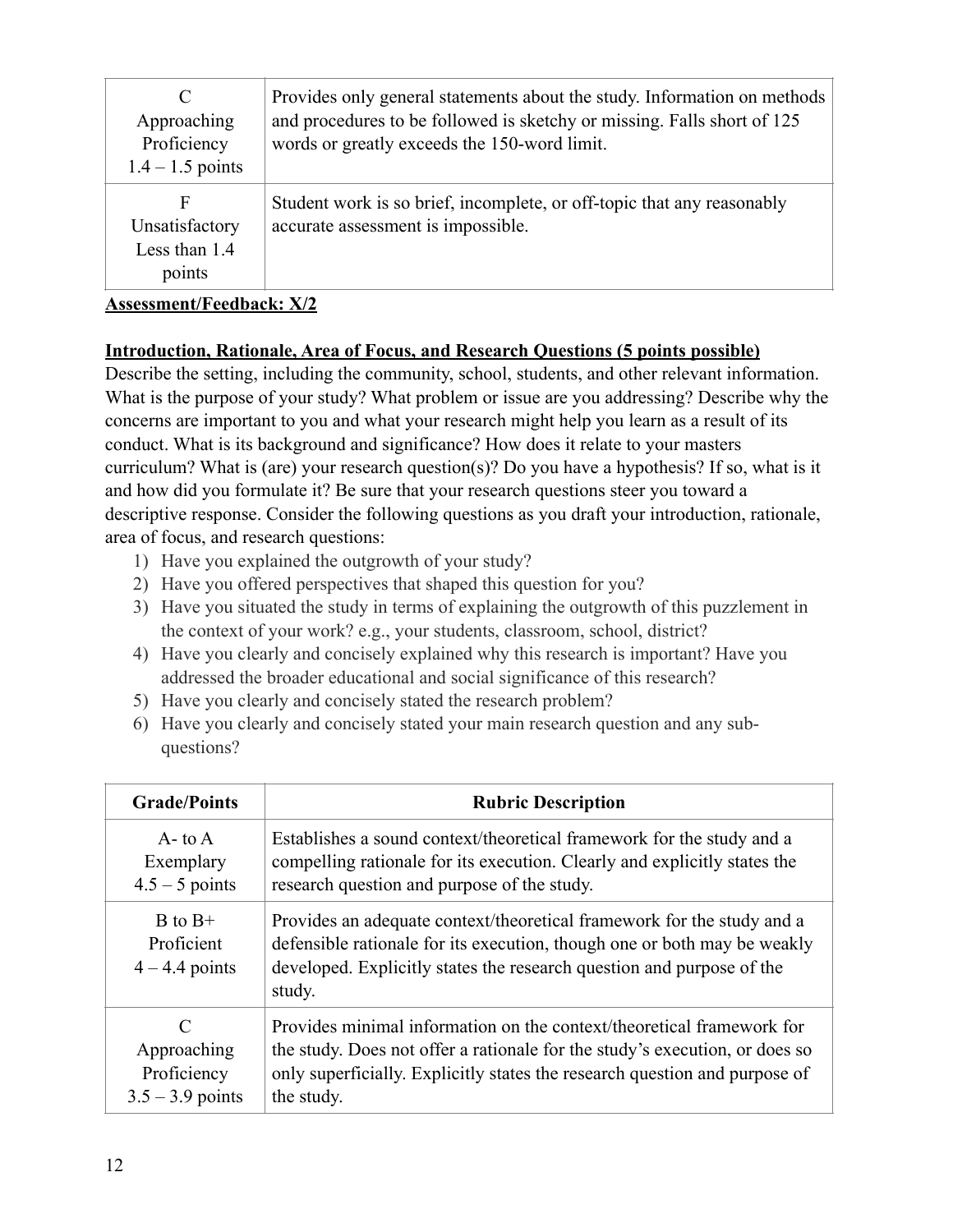| F<br>Unsatisfactory             | Student work is so brief, incomplete, or off topic that any reasonably<br>accurate assessment is impossible. |  |
|---------------------------------|--------------------------------------------------------------------------------------------------------------|--|
| Less than $3.5$<br>points       |                                                                                                              |  |
| <b>Assessment/Feedback: X/5</b> |                                                                                                              |  |

## **Literature Review (8 points possible)**

In order to properly address a research question you need to be familiar with previous investigations of your topic. You should conduct a literature review in which you cite and synthesize approximately 8-10 sources and discuss how they informed your design. Teacher research appeals to a broad range of research resources, including reports of teachers' experiences. Transitions should connect one annotated source with the next. At the end of the literature review, include a one-paragraph summary of the major discoveries in your review, connecting these to the focus of your study. References must be from refereed journals, books (generally not textbooks), curriculum resources, and scholarly compilations. NOTE: The literature review should emphasize synthesis and analysis (Bloom, 1956, 1984). Use direct quotes sparingly. Craft your literature review as a story of the study of your topic. Consider the following questions as you draft your literature review:

- 1) Did you conduct an ongoing literature review which informed your research?
- 2) Is the review relevant and connected to your study?
- 3) Is the review adequate, coherent, and analytical?
- 4) Does the review include references from a variety of sources?
- 5) Is the review integrated into a conceptual framework with a mapping of the theories, literature, and phenomena that help to inform your study?

| <b>Grade/Points</b>                                                             | <b>Rubric Description</b>                                                                                                                                                                                                                                                                                                                                                           |
|---------------------------------------------------------------------------------|-------------------------------------------------------------------------------------------------------------------------------------------------------------------------------------------------------------------------------------------------------------------------------------------------------------------------------------------------------------------------------------|
| $A$ - to $A$<br>Exemplary<br>$7.2 - 8$ points                                   | Cites at least 10 peer-reviewed, published reports of empirical research.<br>Highlights gaps in the literature to which the proposed study will respond.<br>Organizes the literature by clearly identifiable themes, proceeding from<br>general to more specific within each theme. Effectively synthesizes<br>referenced sources, using few, if any, direct quotes.                |
| $B$ to $B+$<br>Proficient<br>$6.4 - 7.1$ points                                 | Cites at least 8 peer-reviewed, published reports of empirical research.<br>Highlights gaps in the literature to which the proposed study will respond.<br>Organizes the literature by identifiable themes, although organization<br>within themes may follow no clear or consistent pattern of presentation.<br>Attempts to synthesize referenced sources. Uses few direct quotes. |
| $\mathcal{C}_{\mathcal{C}}$<br>Approaching<br>Proficiency<br>$5.6 - 6.3$ points | Cites fewer than 8 peer-reviewed, published reports of empirical research.<br>Does not explicitly highlight gaps in the literature to which the proposed<br>study will respond. Summarizes cited works sequentially, rather than<br>synthesizes and organizes them thematically. Relies heavily on direct<br>quotes.                                                                |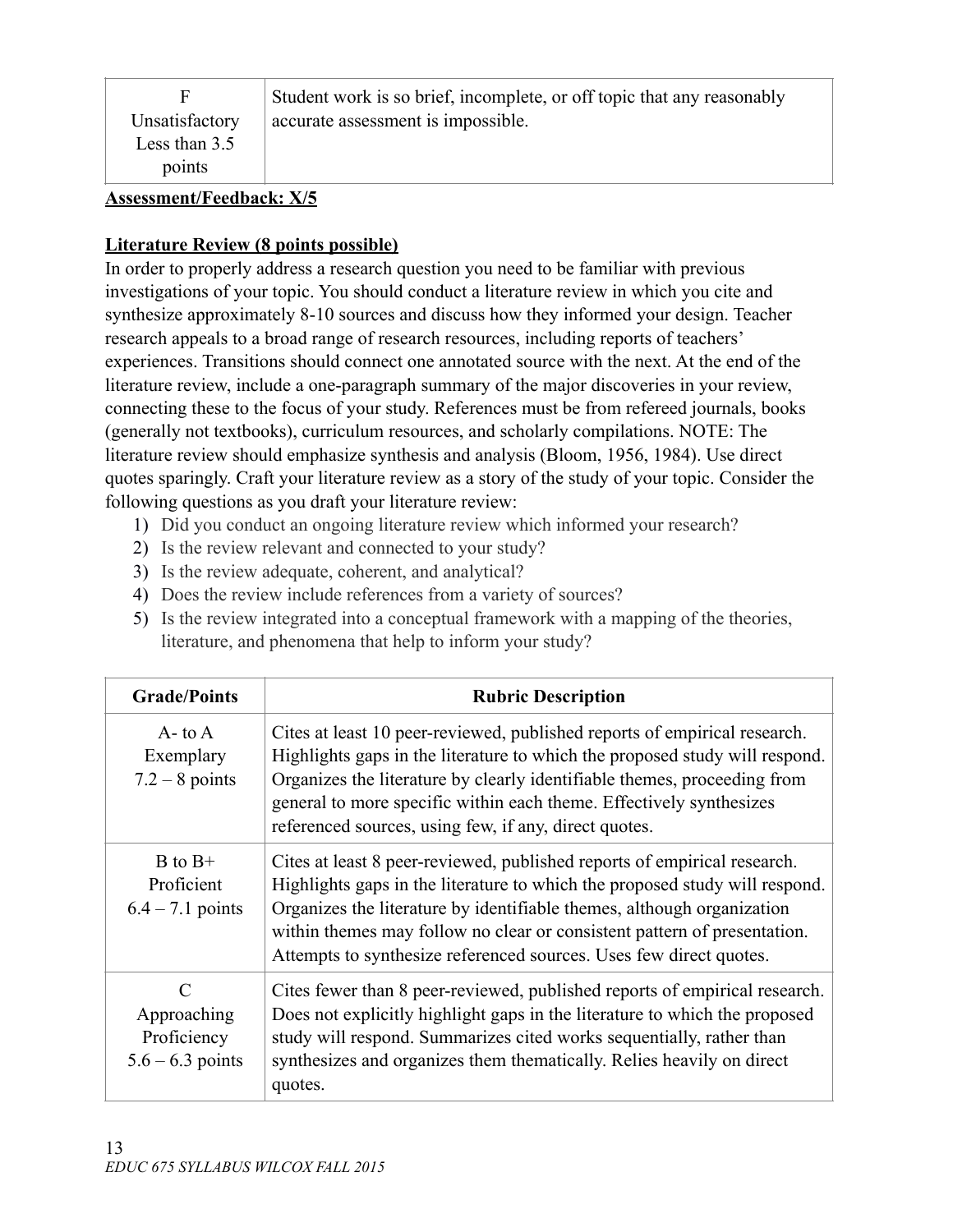| F.<br>Unsatisfactory<br>Less than $5.6$<br>points | Student work is so brief, incomplete, or off-topic that any reasonably<br>accurate assessment is impossible. |
|---------------------------------------------------|--------------------------------------------------------------------------------------------------------------|
| $\overline{1}$                                    |                                                                                                              |

### **Description of the Method (15 points possible)**

In this section describe how you implemented your research. Include a description of subjects (i.e., students, teachers, administrators), the context of the research, the strategies and materials (put sample material in an appendix), the number and total time of each research session, and a complete description of the methodologies. Repeat your question in this section—remind us often what you are studying. Describe how you selected your subject sample—why did you choose these individuals and who are they, in terms of gender, ethnicity, age, grade level, language/culture, and educational achievement? Describe ALL of your methods, including what influenced the selection of your methodology and design, what measures you took to assure the validity of your study, and how you triangulated your data. Be sure to include a table and timeline of your methods—what you collected and when. Be sure to describe what type of data you collected—for example, did you do a needs assessment (via a test) to address student achievement, and then design and implement a new instructional strategy? Or did you observe a group of students to see how they behaved in a particular context, and then interview them to ascertain their reasons? Did you do a series of in-depth interviews with students or teachers? How do the data relate to your research question? How do they relate to your masters curriculum? Finally, describe how you planned to make sense of—analyze—your data in light of your research question(s). Provide rich descriptions of HOW you reviewed your data, the themes that became apparent in your reviews, and your ultimate findings. Consider the following questions as you draft your literature review:

- 1) Have you described your research context; community, school, and classroom context?
- 2) Have you included demographic information of participants?
- 3) Did you include your reflection of the problem? e.g., behaviors observations, possible causes?
- 4) Have you explained the reasons for your pedagogies based on your noticing of your classroom and the literature reviewed?
- 5) Have you described in detail what data you collected, how you collected it, and when you collected it, including data generated from your pedagogies and strategies?
- 6) Are your data from multiple sources?
- 7) Did you include a description of the pedagogical strategies you enacted?
- 8) Did you explain how you analyzed your data and include a data audit trail?
- 9) Have you included and explained the role of your critical friends in your data interpretations and validation?
- 10) Did you explore using visuals and technologies for analyzing and displaying your findings in a coherent manner?

| <b>Grade/Points</b> | <b>Rubric Description</b> |
|---------------------|---------------------------|
|---------------------|---------------------------|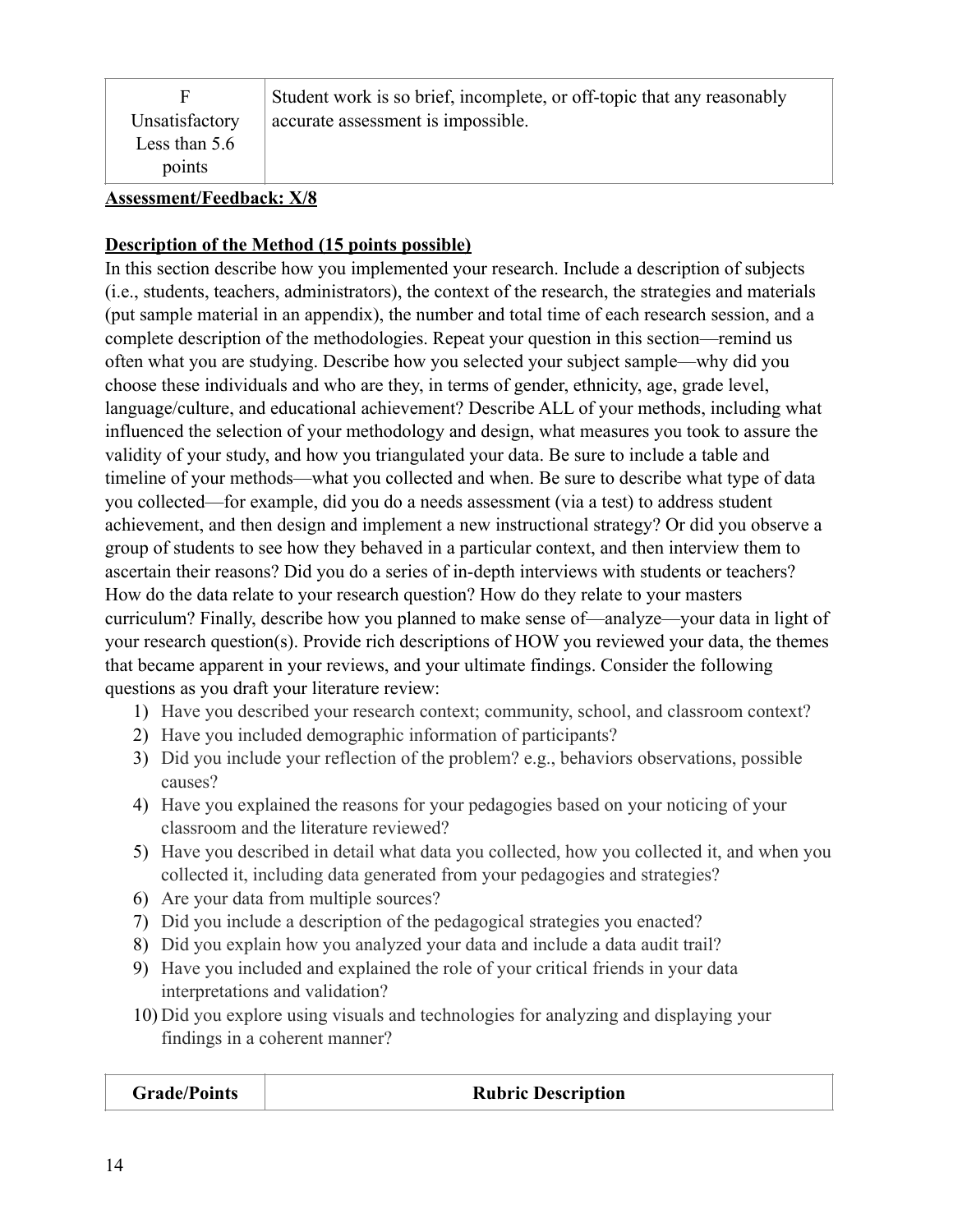| $A$ - to $A$<br>Exemplary<br>$13.5 - 15$ points                     | Explains, and justifies the appropriateness of the study design, procedures<br>followed, sampling methods, data collection and analytical tools<br>(including any statistical tests), given the stated purpose of the study.<br>Discusses ethical issues raised by study and explains how they were<br>addressed. |  |
|---------------------------------------------------------------------|-------------------------------------------------------------------------------------------------------------------------------------------------------------------------------------------------------------------------------------------------------------------------------------------------------------------|--|
| $B$ to $B+$<br>Proficient<br>$12 - 13.4$ points                     | Explains the study design, procedures followed, sampling methods, and<br>analytical tools (including any statistical tests), given the stated purpose<br>of the study. Discusses ethical issues raised by the study and how they<br>were addressed.                                                               |  |
| $\mathcal{C}$<br>Approaching<br>Proficiency<br>$10.5 - 11.9$ points | Explains study design, procedures followed, sampling methods, and<br>analytical tools (including any statistical tests), given the stated purpose<br>of the study; explanations, however, are not fully developed. Mentions<br>ethical issues raised by the study but addresses them only superficially.          |  |
| F<br>Unsatisfactory<br>Less than 10.5<br>points                     | Student work is so brief, incomplete, or off-topic that any reasonably<br>accurate assessment is impossible.                                                                                                                                                                                                      |  |

## **Results and Findings (15 points possible)**

In this section, indicate what you discovered or found as a result of your data gathering. Focus on results that are related to your research concern and answer your research questions or shed light on your research hypotheses. Introduce your findings before you begin to describe them, and remind us of your research question again. Organize this section in a way that makes sense for your data/findings—by student, by theme, by data source, etc. Use illustrative examples from your data to SHOW us your findings. Use tables to summarize and SHOW us what you've learned. Focus on what's truly interesting in your findings, even if you have limited data to support this. Feel free to use mini case studies to illustrate your findings, through the lens of a few students. Remember that the goal is to share what you learned about your teaching for yourself first; our goal is not NECESSARILY to extract findings that will be generalizable across EVERY teaching setting. Interpret your data in as much detail as possible, describing whether or not—or how—your findings corroborated your expectations. Were there any surprises in your findings? Can you think of any alternative explanations for your findings? Consider the following questions as you draft your results and findings:

- 1) Did you restate your research question and what was found through your research?
- 2) Are the findings thoroughly and adequately presented?
- 3) Is there convincing evidence to support your themes?
- 4) Is there connection and coherence among the separate themes?
- 5) Did you explain your findings to your critical friend to gain his or her perspective on your interpretations?

| <b>Grade/Points</b> | <b>Rubric Description</b> |
|---------------------|---------------------------|
|                     |                           |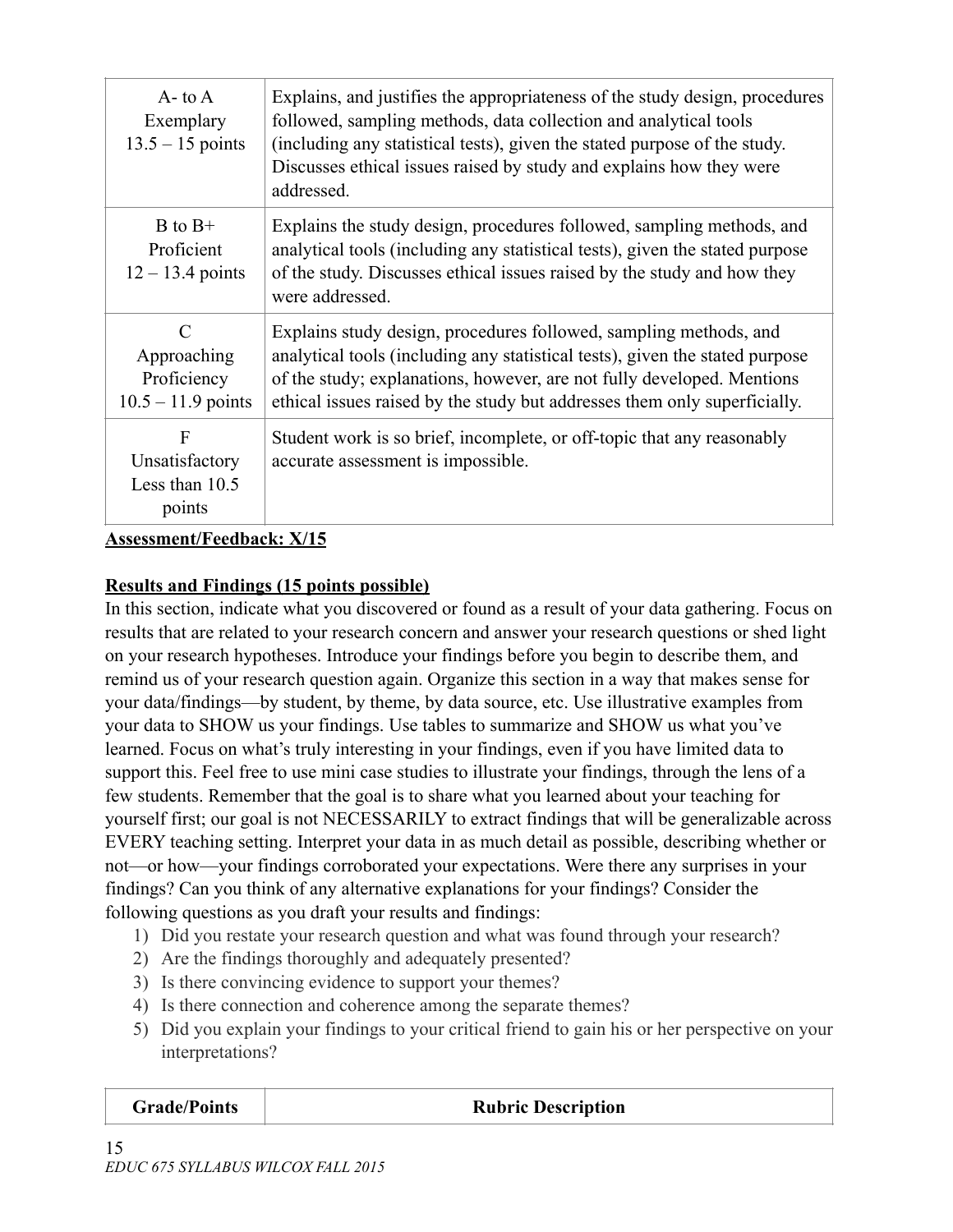| $A$ - to $A$<br>Exemplary<br>$13.5 - 15$ points                     | Reports and interprets narrative and numerical data accurately,<br>objectively, and concisely using analytical tools appropriate to the<br>methodology. Highlights explicit links between study outcomes,<br>hypotheses (if stated), and the original research question.                                                                            |
|---------------------------------------------------------------------|-----------------------------------------------------------------------------------------------------------------------------------------------------------------------------------------------------------------------------------------------------------------------------------------------------------------------------------------------------|
| $B$ to $B+$<br>Proficient<br>$12 - 13.4$ points                     | Reports and interprets narrative and numerical data accurately,<br>objectively, and concisely. For the most part, analytical tools are<br>appropriate to the methodology. Does not highlight explicit links between<br>study outcomes, hypotheses (if stated), and the original research question;<br>however, such links may logically be implied. |
| $\mathcal{C}$<br>Approaching<br>Proficiency<br>$10.5 - 11.9$ points | Reports and interprets narrative and numerical data with little apparent<br>concern for accuracy and objectively. Analytical tools are inappropriate to<br>the methodology. Provides, at best, tenuous links between study<br>outcomes, hypotheses (if stated), and the original research question.                                                 |
| F<br>Unsatisfactory<br>Less than 10.5<br>points                     | Student work is so brief, incomplete, or off-topic that any reasonably<br>accurate assessment is impossible.                                                                                                                                                                                                                                        |

## **Discussion, Reflection, Implications, Recommendations, and Action Plan (10 points possible)**

In this section reflect on the findings of your data collection and discuss what they might mean to you as a teacher and teacher researcher. What did you learn from the study? How did it relate to your masters curriculum? How will it influence your teaching—that is, based on the results and themes that emerged from the study, what changes will you make in your teaching? How will you share these findings with others? What are the implications for future research? Speculate on what it would mean if your data pointed in one direction versus another. Again, focus on what's truly interesting in your data/findings, even if you have limited information to support this. Make some bold recommendations for how we might serve students better. Be sure to describe what all of this information—the teacher research process, your data, your findings—mean to you as a professional and a person**.** Describe how you might share the findings of your paper—with your principal, your grade level team, other teachers who are working with these students, use it in a workshop, claim it as an area of expertise on your resume, etc. Be sure to describe potential implications of your study and its findings for other teachers and for education policymakers. Consider the following questions as you draft your discussion, reflection, implications, recommendations, and action plan:

- 1) Have you adequately explained the implications of your study to your students' learning?
- 2) Have you adequately explained the implications of your study to your professional development?
- 3) Have you adequately explained the implications of your study to your teaching and reframing of your practice? Revisit your original research question. Take a retrospective journey and reflect back on the "self" or your role and the conscious (and perhaps at the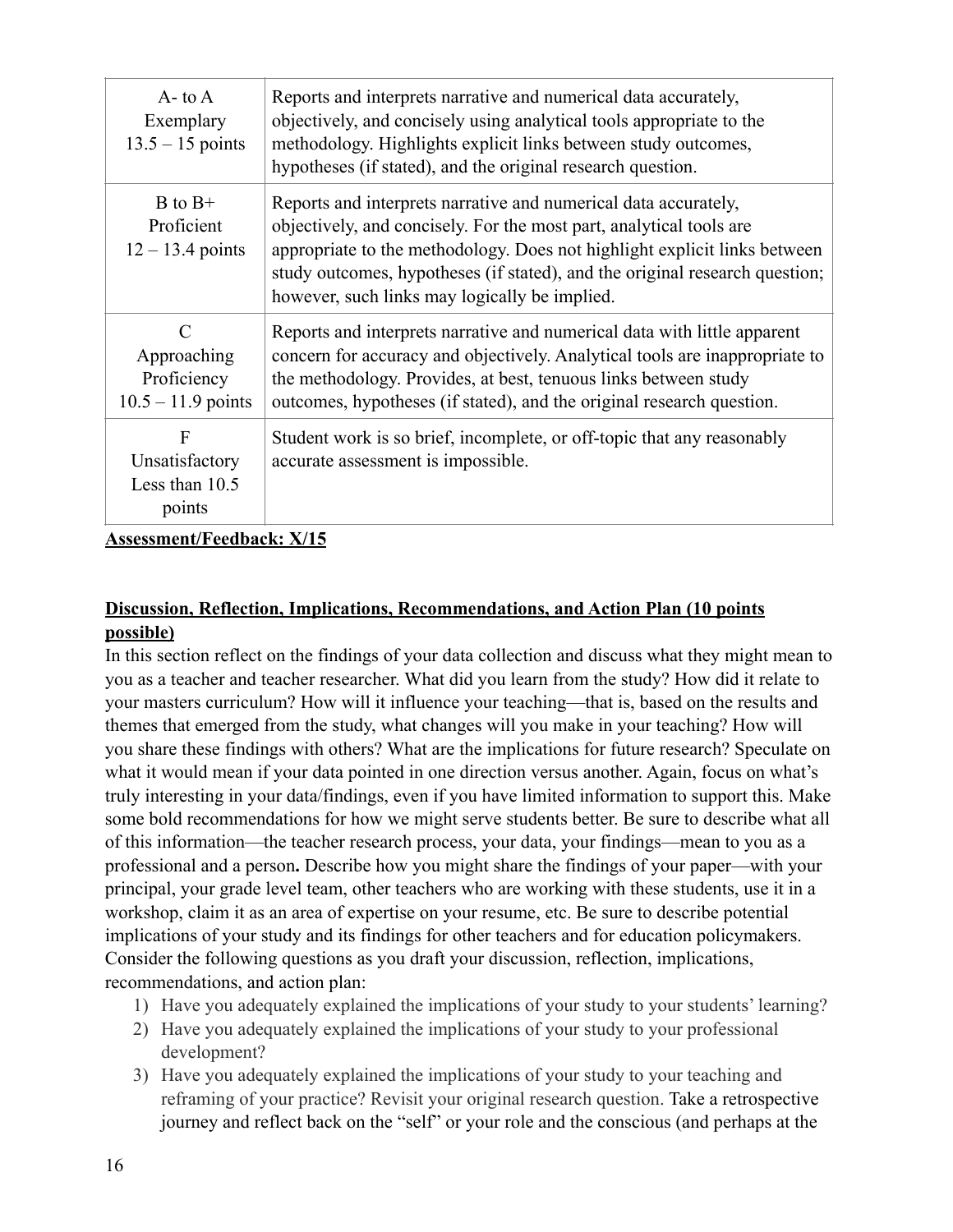time unconscious) consequences of your actions in the process of studying your teaching practice.

- 4) Have you adequately explained the implications of your study to the education field?
- 5) Have you adequately explained the relevance of your study to national and state education standards?
- 6) Have you discussed any limitations?
- 7) Have you identified areas for future research possibilities?

| <b>Grade/Points</b>                                             | <b>Rubric Description</b>                                                                                                                                                                                                                                                                                                                                                                                                                               |  |
|-----------------------------------------------------------------|---------------------------------------------------------------------------------------------------------------------------------------------------------------------------------------------------------------------------------------------------------------------------------------------------------------------------------------------------------------------------------------------------------------------------------------------------------|--|
| $A$ - to $A$<br>Exemplary<br>$9 - 10$ points                    | Offers evaluation of the study's strengths and weaknesses. Addresses<br>theoretical/practical implications of study findings including how they<br>will be shared with others. Highlights threats to validity, reporting on how<br>they were addressed. Supports assertions/interpretations using sound<br>arguments consistent with study findings. Describes recommendations for<br>future research, and how results will be applied in the practice. |  |
| $B$ to $B+$<br>Proficient<br>$8.0 - 8.9$ points                 | Addresses theoretical/practical implications of study findings including<br>how they will be shared with others. Highlights threats to validity,<br>reporting on how they were addressed. Supports assertions/interpretations<br>using sound arguments consistent with study findings. Does not describe<br>recommendations for future research, or how results will be applied.                                                                        |  |
| $\mathcal{C}$<br>Approaching<br>Proficiency<br>$7 - 7.9$ points | Addresses practical implications of study findings including how they<br>will be shared with others. Attempts to discuss threats to validity, but does<br>so superficially and/or fails to offer antidotes. Does not consistently<br>support assertions/interpretations using sound arguments consistent with<br>study findings. Does not describe recommendations for future research, or<br>how results will be applied in practice.                  |  |
| F<br>Unsatisfactory<br>Less than 7 points                       | Student work is so brief, incomplete, or off-topic that any reasonably<br>accurate assessment is impossible.                                                                                                                                                                                                                                                                                                                                            |  |

## **Assessment/Feedback: X/10**

# **References, Appendices, Writing Styles, Mechanics, and General Notes (5 points possible)**

Include a complete list of references in APA format. Append all appropriate materials, including, if relevant, any questionnaires, inventories, assessments, sample student work, etc. Include at least one example of each tool you use—it's ideal to include one blank version and one version completed by one of your research subjects. In addition, follow these general guidelines:

- The model for your study report is not a master's thesis nor traditional class research paper, but rather an article prepared for submission to a journal that focuses more on practice than theory.
- You may find it helpful to select a journal whose research emphasis and readership match your research topic and follow its manuscript submission criteria. Chapter 8 in the Mills text presents a sample article.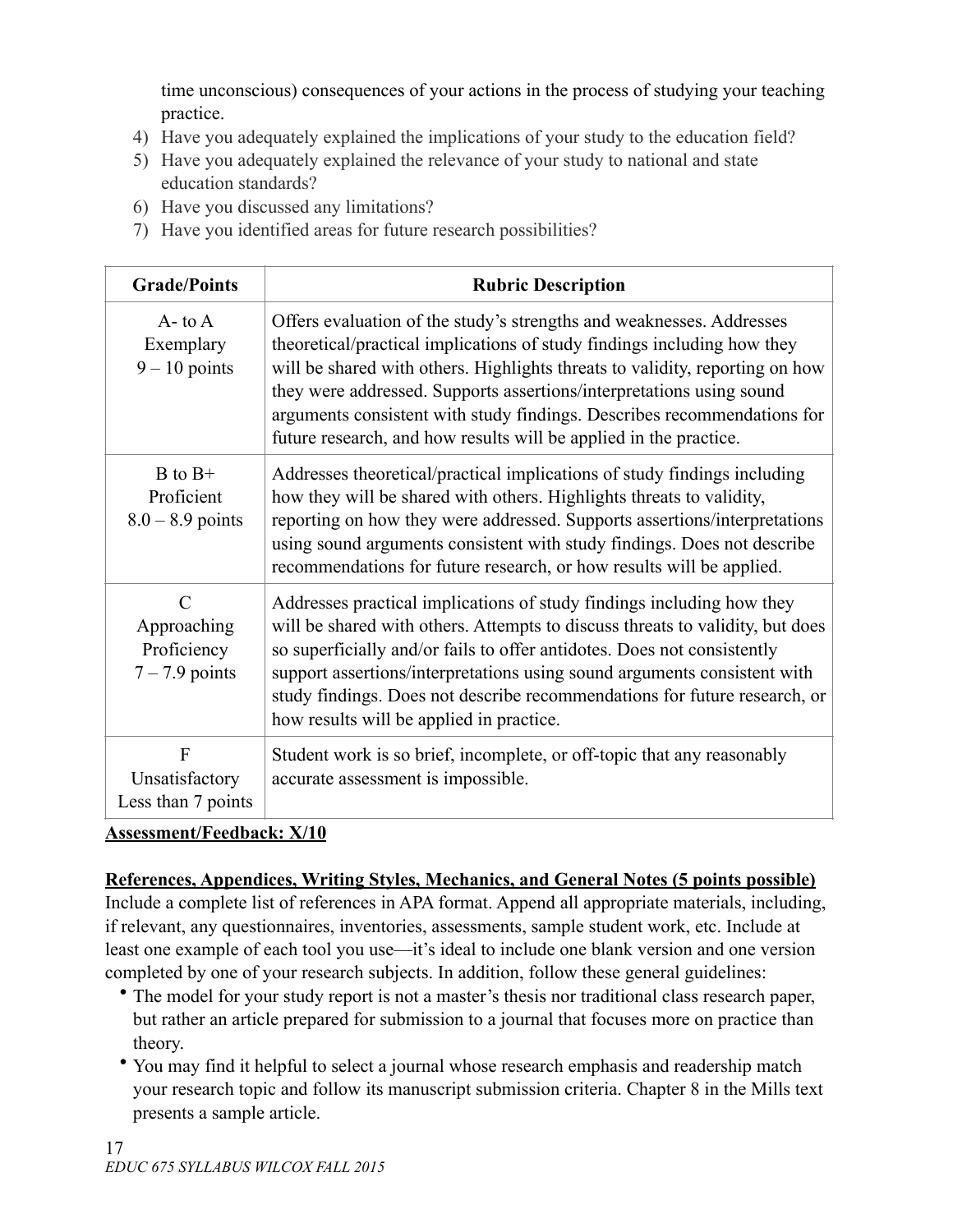- It is expected that the entire project will be described in a 25-30 page paper; please do not exceed the 30-page limit.
- Write in the past tense as much as it makes sense to do so
- Your paper does not have to be anonymous; you can include names, as this is an internal document and will not be shared anywhere outside of our class
- Be sure to make a personal and professional connection to your topic and project
- Citations are not necessary in the introduction

• Feel free to revise your questions based on data, to make these questions more focused Consider the following questions as you draft your references and appendices and consider the overall writing quality of your paper:

- 1) Did you follow the APA style for the report for a running head, page numbering, references, citations, and the appendix? Does the report include a title page with project title, author's name, and author's professional affiliation?
- 2) Are references current and from different sources?
- 3) Are all references cited in the research report included in the references? Have you provided a complete reference list of all print and nonprint (Internet) references?
- 4) Is the report coherent, concise, and well-structured with a clear purpose?
- 5) Is the report grammatically correct with proper usage of language?
- 6) Does the report have your distinctive focus and voice? Have you used professional language (i.e., no jargon)? Have you written in an accessible style and presentation?

| <b>Grade/Points</b>                             | <b>Rubric Description</b>                                                                                                                                                                                                                                                                                                                                                                                                                                                                                                                                                                                                                                                                        |
|-------------------------------------------------|--------------------------------------------------------------------------------------------------------------------------------------------------------------------------------------------------------------------------------------------------------------------------------------------------------------------------------------------------------------------------------------------------------------------------------------------------------------------------------------------------------------------------------------------------------------------------------------------------------------------------------------------------------------------------------------------------|
| $A$ - to $A$ +<br>Exemplary<br>$4.5 - 5$ points | Paper is well written with no notable drafting errors. Voice, verb tense,<br>and writing style are consistent throughout. Technical terms are used<br>precisely and accurately, reflecting a firm understanding of underlying<br>concepts. Text is original; opinions and propositions are supported by<br>strong logic and formal references to published research. Sections are<br>linked with unifying transitions, giving the report a clear sense of<br>direction. Paper adheres to formatting specifications provided in course<br>text and materials. Citations/references page follow APA style.                                                                                         |
| $B$ to $B+$<br>Proficient<br>$4 - 4.4$ points   | Paper is well written with few notable drafting errors. Voice, verb tense,<br>and writing style are generally consistent with few exceptions that do<br>not substantially diminish readability. Most technical terms are used<br>correctly, reflecting adequate understanding of the underlying concepts.<br>Text is original, but opinions and propositions are not consistently<br>supported by logic and references to published research. Transitions do<br>not connect sections seamlessly but do not substantially diminish<br>readability. Paper does adhere to formatting specifications provided in<br>course text and materials. Citations/references page do not follow APA<br>style. |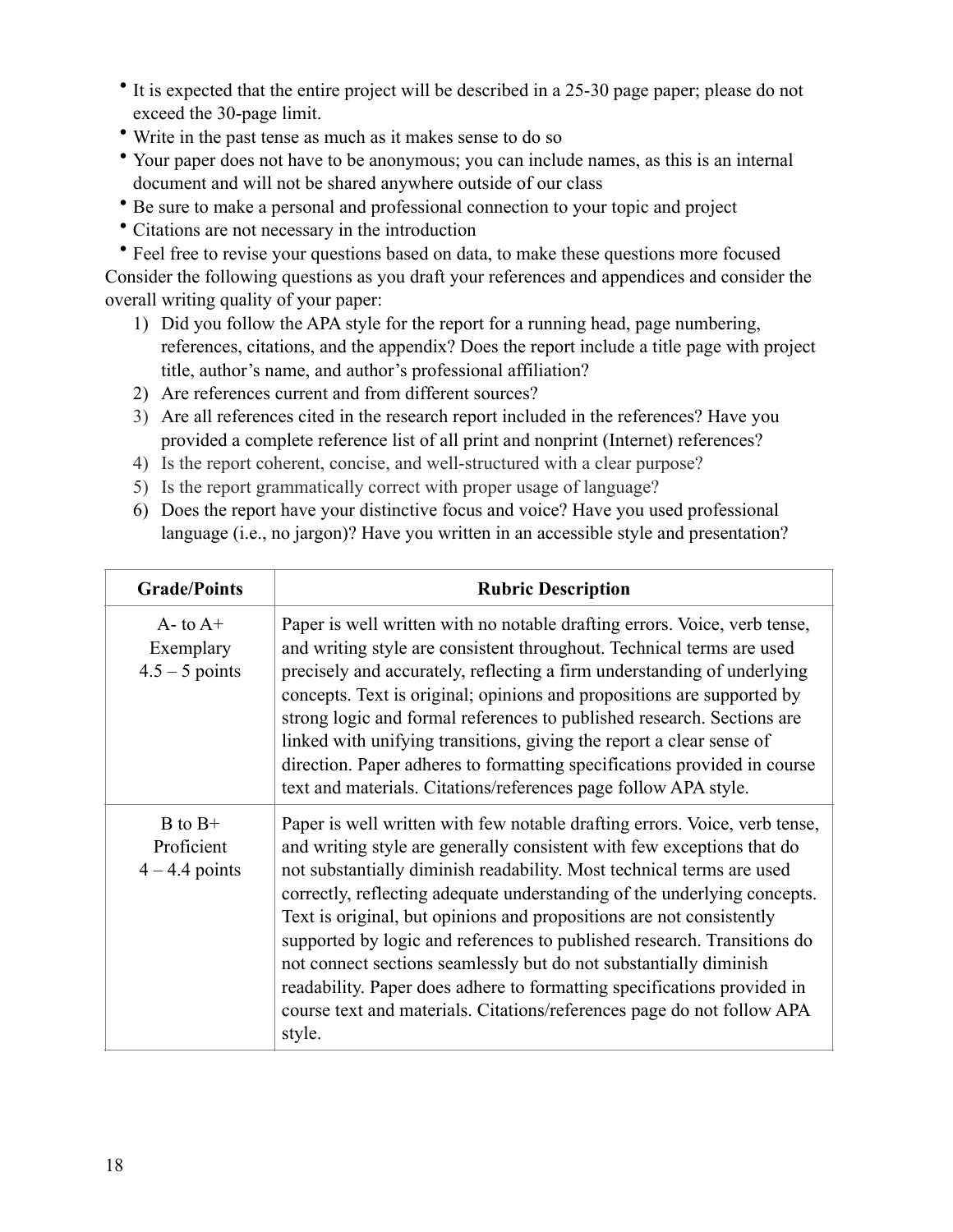| C<br>Approaching<br>Proficiency<br>$3 - 3.9$ points | Paper falls short of accepted standards for master's level composition.<br>Drafting errors and error patterns are widespread. Voice, verb tense, and<br>writing style vary from section to section. Technical terms are used<br>incorrectly and/or imprecisely, reflecting only a rudimentary<br>understanding of the underlying concepts. Text is formulaic, relying<br>heavily on paraphrases and "borrowed" materials not formally cited.<br>Transitions are weak, contributing to an apparent lack of direction.<br>Paper does not adhere to formatting specifications provided in course<br>text and materials. Citations and references page do not follow APA<br>style. |
|-----------------------------------------------------|--------------------------------------------------------------------------------------------------------------------------------------------------------------------------------------------------------------------------------------------------------------------------------------------------------------------------------------------------------------------------------------------------------------------------------------------------------------------------------------------------------------------------------------------------------------------------------------------------------------------------------------------------------------------------------|
| F<br>Unsatisfactory<br>Less than 3 points           | Paper is so brief, incomplete, or off-topic that any reasonably accurate<br>assessment is impossible.                                                                                                                                                                                                                                                                                                                                                                                                                                                                                                                                                                          |

## **Overall Assessment/Feedback: for PBA X/60**

### **Grading Scale for Research Project**

*Exemplary*: 60 points. Substantially meets the project and report requirements. All criteria are addressed fully

*Accomplished:* 56-59 points. Meets the project and report requirements. Criteria adequately addressed

*Developing:* 55-53 points. Meets some, but not all, of the project and report requirements. Weaknesses in addressing some of the criteria

*Undeveloped***:** 53 points and below. Does not meet the project and report requirements. Weaknesses in addressing the majority of the criteria

## **Grading Scale for Course**

| Grade | <b>Standards</b>       | Grading     | <b>Grade Points</b> | <b>Graduate Courses</b>   |
|-------|------------------------|-------------|---------------------|---------------------------|
| A     | Meets Standard         | $93 - 100$  | 4.00                | Satisfactory /<br>Passing |
| A-    | Meets Standard         | $90 - 92.9$ | 3.67                | Satisfactory /<br>Passing |
| $B+$  | Approaches<br>Standard | $88 - 89.9$ | 3.33                | Satisfactory /<br>Passing |
| B     | Approaches<br>Standard | $83 - 87.9$ | 3.00                | Satisfactory /<br>Passing |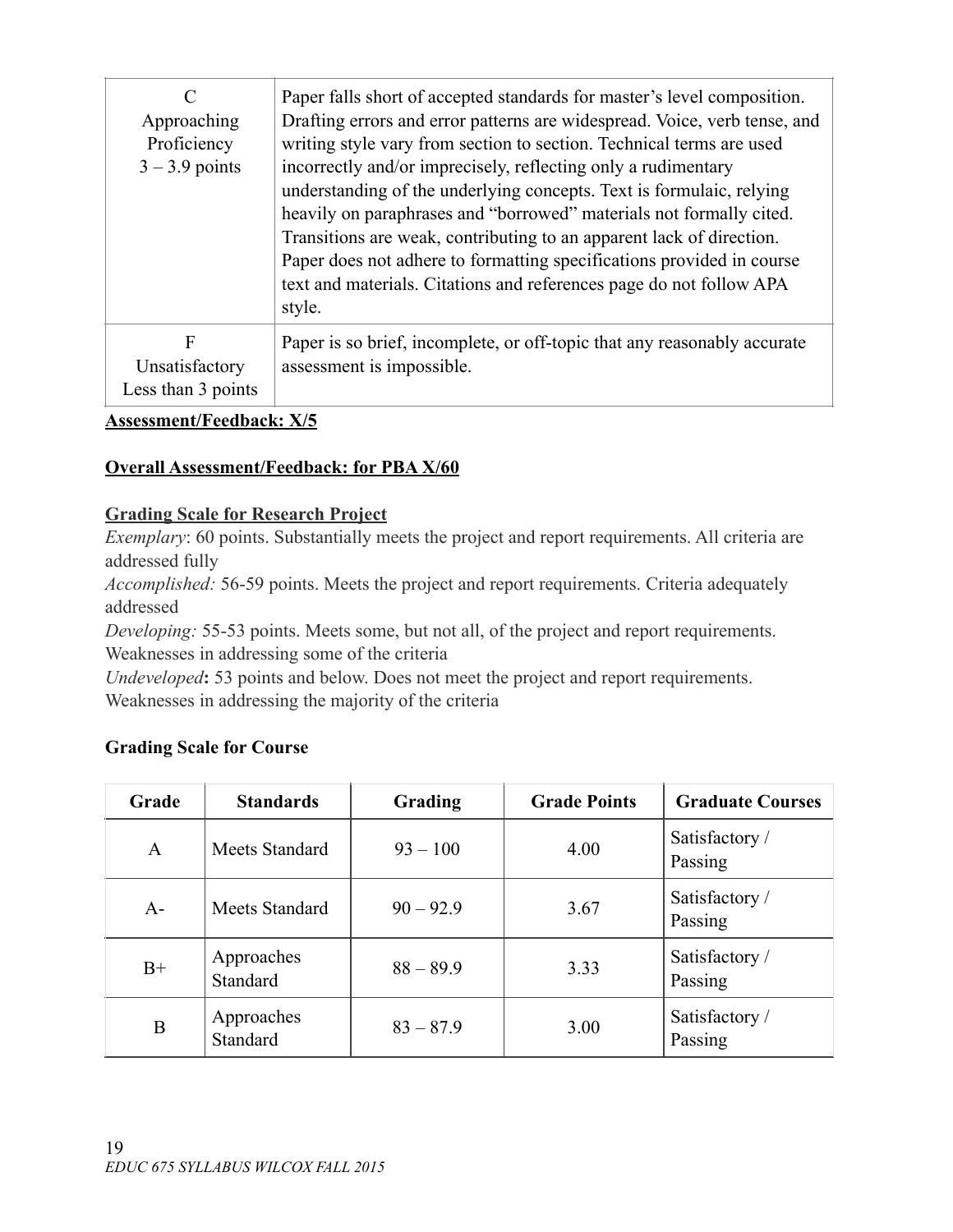| Approaches<br>B-<br>Standard | $80 - 82.9$ | 2.67 | $\vert$ Please note that B-<br>$\frac{1}{2}$ is not a passing<br>$  course\ grade.$ |
|------------------------------|-------------|------|-------------------------------------------------------------------------------------|
|------------------------------|-------------|------|-------------------------------------------------------------------------------------|

### **Teacher Research Impact Collaborative Project & Presentation**

The M.Ed. Program exit requirement is a teacher research impact presentation which is completed during your capstone course, EDUC 675. *The Teacher Research Impact Presentation is an ungraded requirement for* EDUC 675, however, students are required to successfully complete a Teacher Research Impact Presentation in order to exit and graduate from the Secondary Education program. Your grade for EDUC 675 will be posted only upon successful completion of the Teacher Research Impact Presentation.

Working in a your theme-based critical friend team organized by broad areas of research interests, you will identify one authentic, alternative, contemporary media-based method through which you will share the impact of your teacher research. While you will make a brief presentation of your individual research findings in class, the mission of this assignment is for your collaborative to design and enact a presentation which brings together your papers and its impact of/for student learning and your professional development as a teacher (e.g., as differentiation, management, classroom environments, student engagement.) You might highlight the very importance of teacher research or summarize the findings of your group members' efforts around a common theme or topic. Examples will be offered.

After your presentation, you are also encouraged to display and present these findings in an alternative setting and through creative means, with your primary goal being engaging in an exercise in demonstrating the significance of your teacher research to the broader world. You may potentially share your project with the Secondary Program Faculty and members of the larger college or educational community.

#### **CEHD CORE VALUES COMMITMENT**

The College of Education & Human Development is committed to collaboration, ethical leadership, innovation, research-based practice, and social justice. Students are expected to adhere to these principles.<http://cehd.gmu.edu/values/> For additional information on the College of Education and Human Development, visit our website [See<http://gse.gmu.edu/>].

#### **CEHD PROFESSIONAL DISPOSITIONS**

[Students are expected to exhibit professional behaviors and dispositions at all times.](http://cehd.gmu.edu/assets/docs/forms/secondary_ed/sec_ed_handbook.pdf) http://cehd.gmu.edu/ assets/docs/forms/secondary\_ed/sec\_ed\_handbook.pdf The Graduate School of Education  $\overline{(\overline{GSE})}$  expects that all students abide by the following: Students are expected to exhibit professional behavior and dispositions. *Commitment to the profession* Promoting exemplary practice Excellence in teaching and learning Advancing the profession Engagement in partnerships *Commitment to honoring professional ethical standards* Fairness Honesty

20

Integrity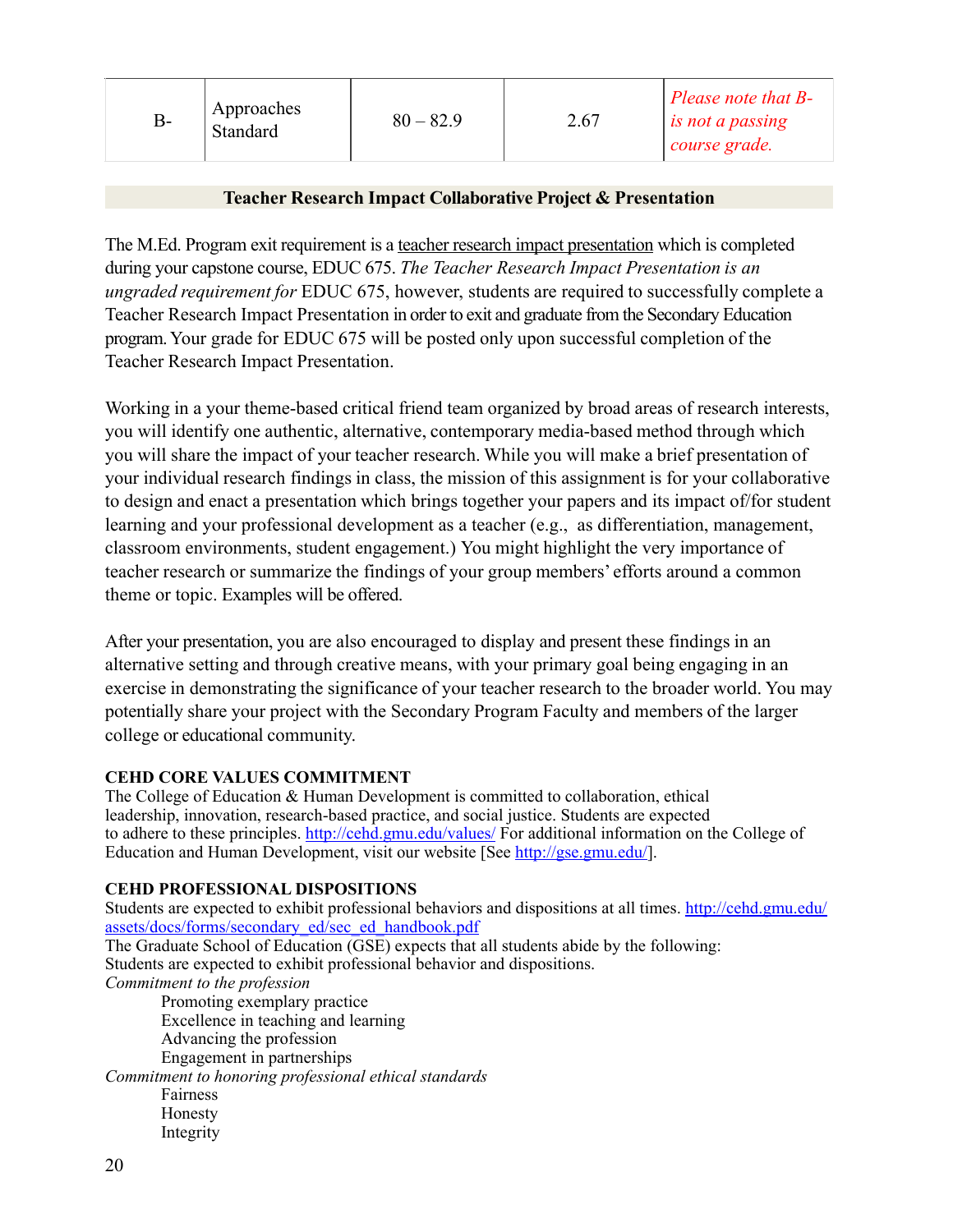Trustworthiness Confidentiality Respect for colleagues and students *Commitment to key elements of professional practice* Belief that all individuals have the potential for growth and learning Persistence in helping individuals succeed High standards Safe and supportive learning environments Systematic planning Intrinsic motivation Reciprocal, active learning Continuous, integrated assessment Critical thinking Thoughtful, responsive listening Active, supportive interactions Technology-supported learning Research-based practice Respect for diverse talents, abilities, and perspectives Authentic and relevant learning *Commitment to being a member of a learning community* Professional dialogue Self-improvement Collective improvement Reflective practice Responsibility Flexibility Collaboration Continuous, lifelong learning *Commitment to democratic values and social justice* Understanding systemic issues that prevent full participation Awareness of practices that sustain unequal treatment or unequal voice Advocate for practices that promote equity and access

Respects the opinion and dignity of others

#### Sensitive to community and cultural norms Appreciates and integrates multiple perspectives

#### **GMU Policies and Resources for Students**

- 1. GMU Policies and Resources for students
	- a. Students must adhere to the guidelines of the George Mason University Honor Code [See [http://academicintegrity.gmu.edu/honorcode/\]](http://academicintegrity.gmu.edu/honorcode/).
	- b. [Students must follow the university policy for Responsible Use of Computing \[See http://](http://universitypolicy.gmu.edu/1301gen.html) universitypolicy.gmu.edu/1301gen.html].
	- c. Students are responsible for the content of university communications sent to their George Mason University email account and are required to activate their account and check It regularly. All communication from the university, college, school, and program will be sent to students solely through their Mason email account.
	- d. The George Mason University Counseling and Psychological Services (CAPS) staff consists of professional counseling and clinical psychologists, social workers, and counselors who offer a wide range of services (e.g., individual and group counseling, workshops and outreach programs) to enhance students' personal experience and academic performance [See [http://caps.gmu.edu/\]](http://caps.gmu.edu/).
	- e. Students with disabilities who seek accommodations in a course must be registered with the George Mason University Office of Disability Services (ODS) and inform their instructor, in writing, at the beginning of the semester [See [http://ods.gmu.edu/\]](http://ods.gmu.edu/).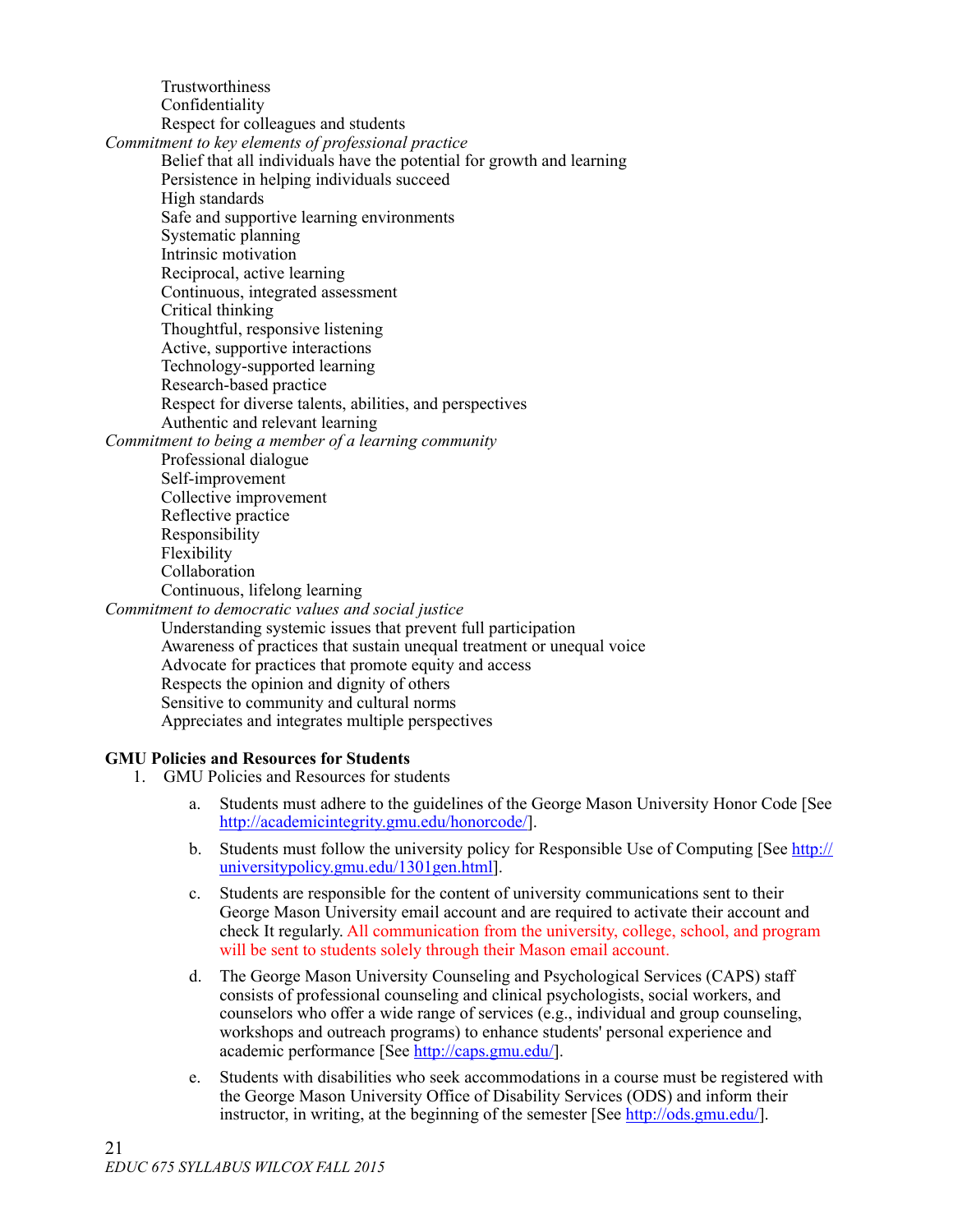- f. Students must follow the university policy stating that all sound emitting devices shall be turned off during class unless otherwise authorized by the instructor.
- g. The George Mason University Writing Center staff provides a variety of resources and services (e.g., tutoring, workshops, writing guides, handbooks) intended to support [students as they work to construct and share knowledge through writing \[See http://](http://writingcenter.gmu.edu/) writingcenter.gmu.edu/].
- 2. Professional Dispositions: Students are expected to exhibit professional behaviors and dispositions at all times. [http://cehd.gmu.edu/assets/docs/forms/secondary\\_ed/](http://cehd.gmu.edu/assets/docs/forms/secondary_ed/sec_ed_handbook.pdf) sec\_ed\_handbook.pdf
- **3.** Core Values Commitment:

The College of Education & Human Development is committed to collaboration, ethical leadership, innovation, research-based practice, and social justice. Students are expected to adhere to these principles. <http://cehd.gmu.edu/values/>

#### **Emergency Procedures**

You are encouraged to sign up for emergency alerts by visiting the website [https://alert.gmu.edu.](https://alert.gmu.edu/) There are emergency posters in each classroom explaining what to do in the event of crises. Further information about emergency procedures exists on http://www.gmu.edu/service/cert

#### **Sustainability at GMU**

George Mason University is focusing on making our community "greener" and reducing the impact on the environment. This course will contribute to this effort in the following ways. I hope that you will create other ways to contribute to contribute to this effort.

- Handouts will be available electronically through the Blackboard platform.
- All assignments will be submitted through the Blackboard at MyMason.
- Please consider reducing waste in your teaching practice.<br>• Incorporate teaching sustainability in the content of your
- Incorporate teaching sustainability in the content of your lesson plans (for example, human's role in reducing their impact on the environment.) Think about what the next generation needs to know about "greening."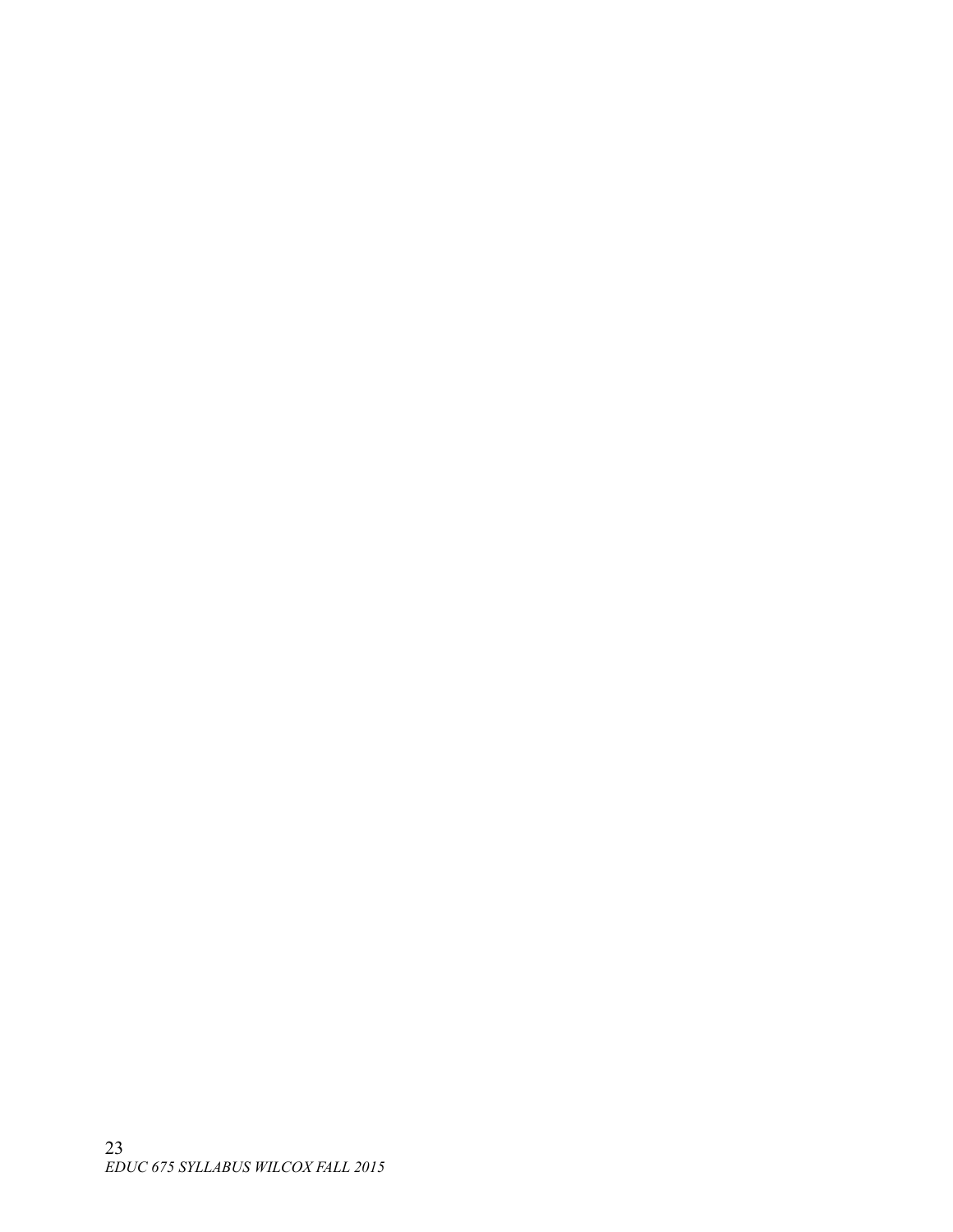| <b>Week</b><br>"Online"<br>indicates<br><b>Bb</b><br>participati<br>on and<br>field work;<br>online<br>classes are<br>in grey | <b>Topics</b>                                                                                                                                                                        | <b>Assignments</b><br>Post on Class<br>Discussion thread<br>before class where<br>listed<br><b>Red font requires</b><br>peer review on<br>thread                                              | <b>Readings</b><br>Chapters are in text<br>Exemplars located in Bb folder                                                                                                                             |
|-------------------------------------------------------------------------------------------------------------------------------|--------------------------------------------------------------------------------------------------------------------------------------------------------------------------------------|-----------------------------------------------------------------------------------------------------------------------------------------------------------------------------------------------|-------------------------------------------------------------------------------------------------------------------------------------------------------------------------------------------------------|
| Week #1<br>9/1<br>On<br><b>Campus</b>                                                                                         | Introduction to<br>Teacher Research:<br>Self-Study Action<br><b>Research Method</b><br>Working with<br><b>Critical Friends</b><br>Finding/Refining<br>your Research<br>Question (RQ) | Please upload a<br>picture of yourself on<br>the class discussion<br>thread<br>In-class activity: "I<br>wonder activity"<br><b>Use Critical Friend</b><br>Inquiry (CFI): $1.1$ pp.<br>$5 - 6$ | During first week, read Preface,<br>Chapter 1, $&$ Appendix A<br><b>Overview Teacher Research</b><br>exemplars from Spring 2015 on Bb                                                                 |
| Week #2<br>9/8<br>On<br>Campus                                                                                                | Refining your RQ<br>Drafting a Rationale<br>and Argument<br>Using the literature<br>to inform your study                                                                             | <b>Discussion Thread</b><br><b>Assignment 1: Post</b><br>Research Artifact &<br>Memo (use pp.<br>105-106 $text)$<br>Begin your literature<br>review (see p. 137)                              | Samaras & Roberts, 2011<br>Chapters $2 & 4$<br>See Table 2.1 to draft your timeline<br><b>GMU Teacher Research Exemplars</b><br>focus on Intro/Rationale:<br>K. Mayden, Fall 2014<br>Mautz, Fall 2014 |
| Week #3<br>9/15<br>On<br>Campus                                                                                               | Research Design<br>Being an Ethical<br><b>Teacher Researcher</b><br>In-class<br>consultations                                                                                        | <b>Discussion Thread</b><br><b>Assignment 2: Post</b><br>RQ & Rationale<br>(see $p. 124$ text)                                                                                                | Hosteler, Hawley, Crowe et al.,<br>2013<br>Chapters $6 & 7$<br><b>GMU Teacher Research Exemplar</b><br>focus on Design & Timeline:<br>Mautz, Fall 2014                                                |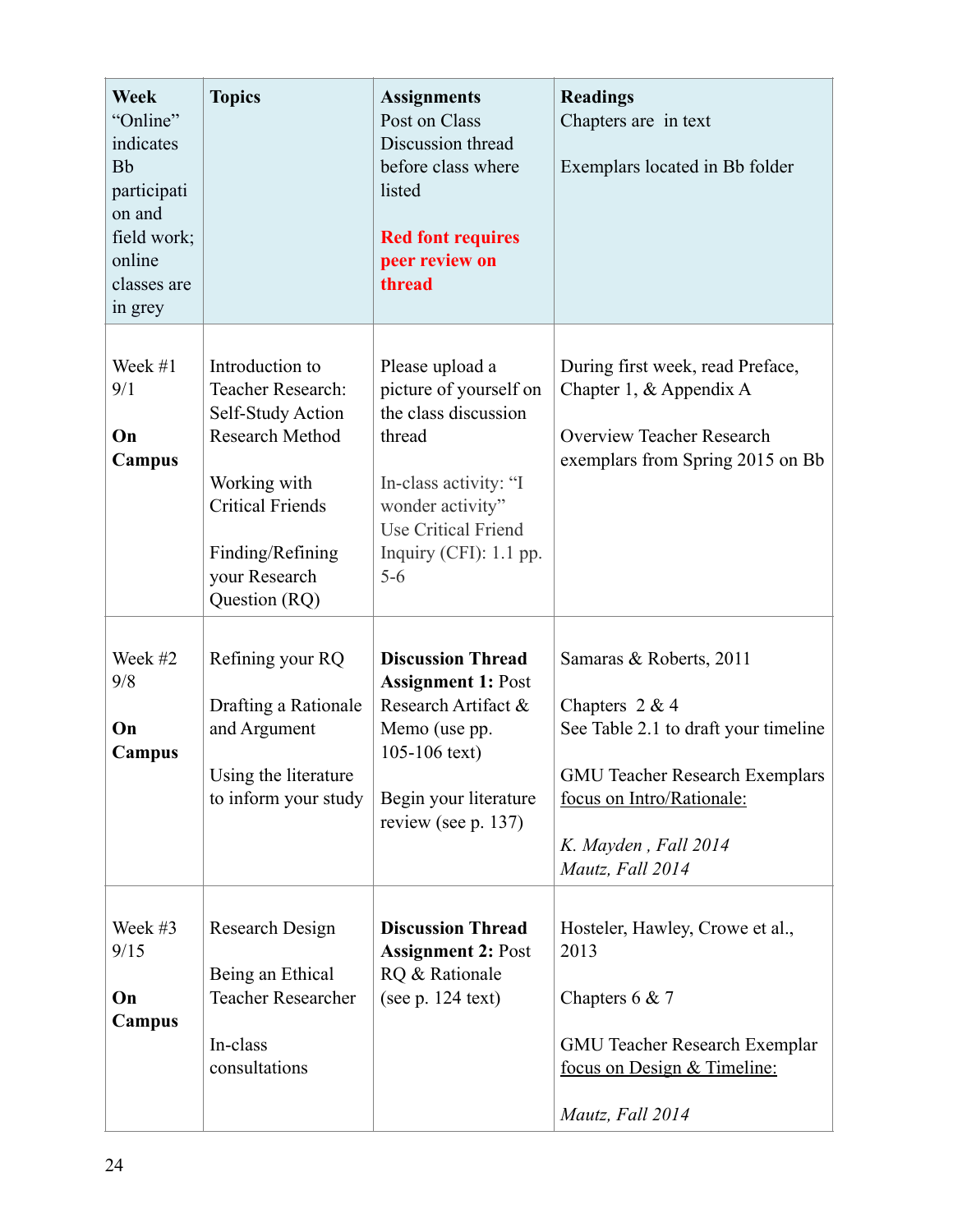| Week #4<br>9/22<br><b>Online</b>                               | <b>Literature Review</b>                                   | Post Peer Review of<br>Assignment #2: Peer<br>Rationale & RQ<br>Use electronic<br>databases for your<br>literature review                                                               | Chapter 8<br><b>GMU Teacher Research Exemplar</b><br>focus on Literature Review:<br>B. Saxena, Fall 2014                       |
|----------------------------------------------------------------|------------------------------------------------------------|-----------------------------------------------------------------------------------------------------------------------------------------------------------------------------------------|--------------------------------------------------------------------------------------------------------------------------------|
| Week $#5$<br>9/29<br>On<br>Campus                              | Collecting Data<br>In-class<br>consultations               | <b>Discussion Thread</b><br><b>Assignment 3: Post</b><br><b>Literature Review</b>                                                                                                       | Chapter 9<br><b>GMU Teacher Research Exemplars</b><br>with focus on Method:<br>J. Payden, Fall 2014 and<br>L. Walsh, Fall 2014 |
| Week $#6$<br>10/6<br><b>Online</b><br>and Field<br><b>Work</b> | Collect Data in the<br>Field                               | <b>Discussion Thread</b><br><b>Assignment 4: Post</b><br>Description of<br>Method: Data Chart<br>incl Pedagogical<br>Strategies<br>See: Mautz p.13;<br>Payden pp. 10-11;<br>Walsh p. 17 | Chapter 10<br><b>GMU Teacher Research Exemplar</b><br>with <u>focus</u> on Analysis:<br>L. Sprague, Fall 2014                  |
| 10/13<br>No Class                                              | Mon classes meet<br>instead of Tues class<br>this day only |                                                                                                                                                                                         |                                                                                                                                |
| Week #7<br>10/20<br><b>Online</b><br>and Field<br>Work         | <b>Continue Collecting</b><br>& Analyzing Data             | Post Peer Review of<br>Assignment #4:<br><b>Methods: Data Chart</b><br>& Pedagogies                                                                                                     | No readings this week                                                                                                          |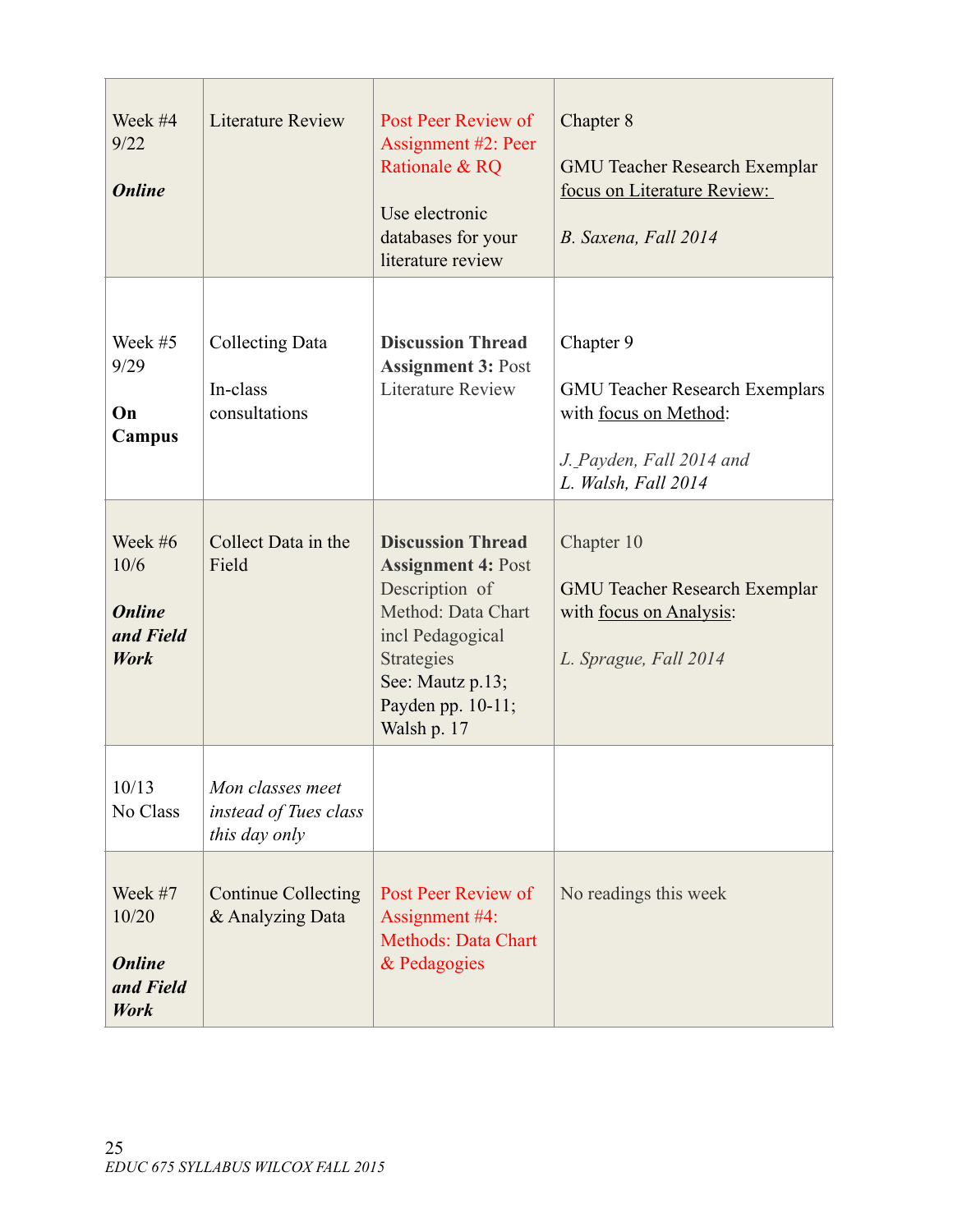| Week #8<br>10/27<br>On<br>Campus           | Assessing Research<br>Quality<br>Validation Workshop                                     | <b>Work on Draft 1</b><br>Move charts into<br>narrative format                                                                      | Chapter 11<br><b>GMU Teacher Research Exemplar</b><br>with focus on Results:<br>L. Sprague, Fall 2014                             |
|--------------------------------------------|------------------------------------------------------------------------------------------|-------------------------------------------------------------------------------------------------------------------------------------|-----------------------------------------------------------------------------------------------------------------------------------|
| Week #9<br>11/3<br><b>Online</b>           | <b>Writing your Results</b>                                                              | <b>Discussion Thread</b><br><b>Assignment 5: Post</b><br>Draft 1 for peer<br>review with<br>preliminary results                     | Chapters 12<br><b>GMU Teacher Research Exemplars</b><br>with focus on Discussion &<br>Critique & Appendix:<br>L. Walsh, Fall 2014 |
| Week $#10$<br>11/10<br><b>Online</b>       | Writing your<br>Discussion and<br>Critique                                               | <b>Discussion Thread</b><br><b>Assignment 6: Post</b><br>Peer Review of<br>Assignment #6: Draft<br>1 with tracking $\&$<br>comments | No readings this week<br>Write, write, write!                                                                                     |
| Week $#11$<br>11/17<br>On<br><b>Campus</b> | Finalizing your<br>Paper<br>In-class writing of<br>abstract<br>In-class<br>consultations | <b>Discussion Thread</b><br><b>Assignment 7: Post</b><br>Draft 2 for Professor<br>Review with results<br>and discussion<br>sections | No readings this week                                                                                                             |
| Week $#12$<br>11/24<br><b>Online</b>       | <b>Finalize Teacher</b><br><b>Impact Presentations</b>                                   | Meet with group to<br>finalize presentation                                                                                         | No readings this week                                                                                                             |